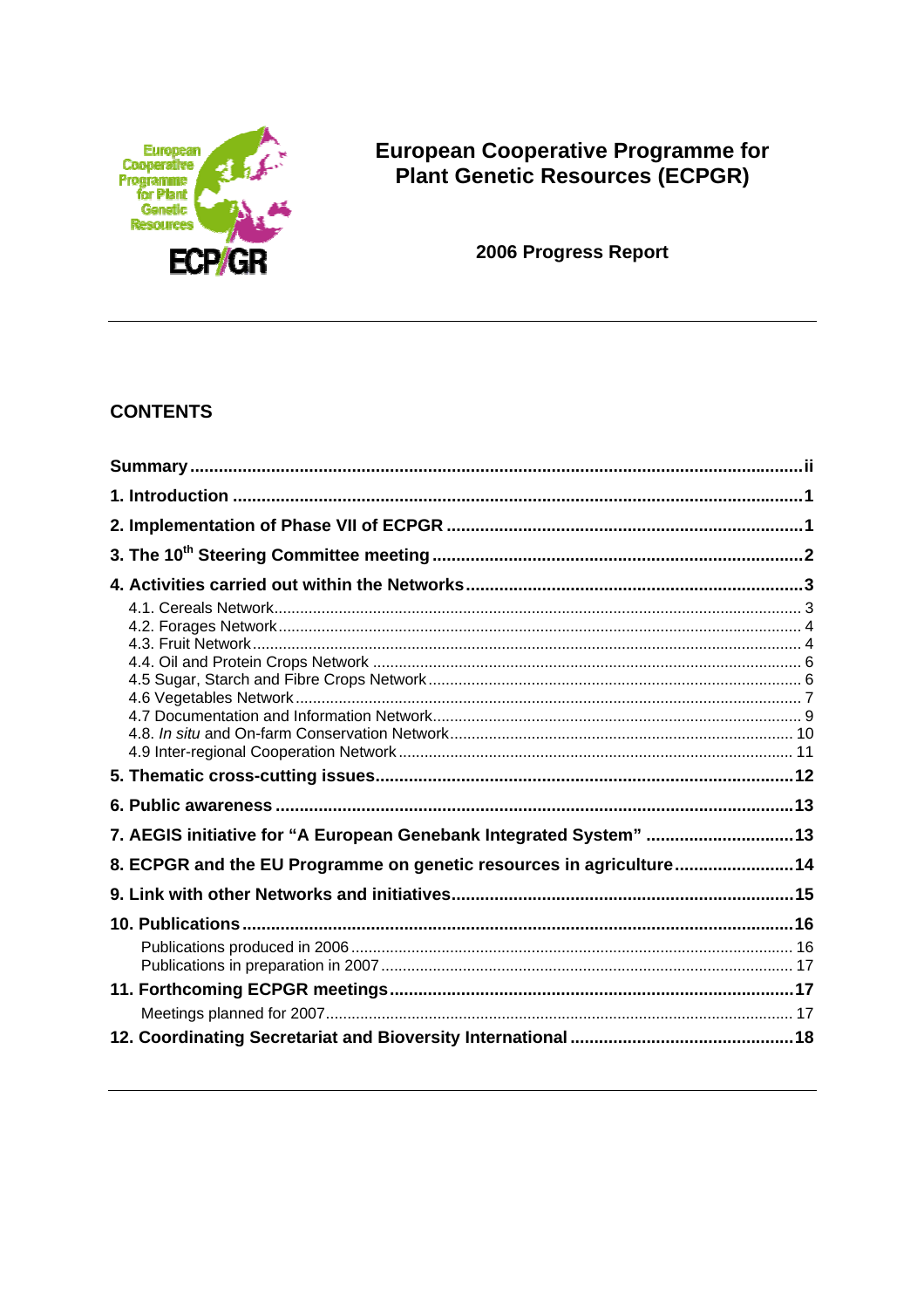## **SUMMARY**

Two milestone meetings were held in 2006, i.e. the First meeting of the Network Coordinating Groups (NCGs) in Bonn, Germany, in March and the Tenth (Mid-term) meeting of the Steering Committee (SC) in Riga, Latvia, in September.

 The NCGs had the opportunity to meet all members together for the first time and to discuss crosscutting issues, review their progress, revise their budgets and workplans and make preliminary plans for Phase VIII (2009-2013). A number of recommendations and conclusions were published to inform the SC before its meeting.

 The SC was pleased about the progress of the Networks, in accordance with the established priorities for Phase VII and appreciated the results of the two-year feasibility study for "A European Genebank Integrated System" (AEGIS). The need to further develop and prepare the implementation of AEGIS were substantiated with the reallocation of 150 000 euro from the existing ECPGR budget of the current Phase. The importance to better liaise with the European Union in the future was stressed and the Secretariat was invited to prepare a strategy in this direction.

 The developments of the International Treaty (IT) on Plant Genetic Resources for Food and Agriculture (PGRFA) and the outcome of the first session of the Governing Body of the IT held in Madrid in June 2006 were welcomed and the SC acknowledged the complementarity of the objectives of the IT and those of ECPGR.

 Priorities for a new Phase (VIII) were drafted and the need to introduce measurable outputs for the Networks was agreed.

 Activities carried out within the Crop Networks consisted in the organization of several Working Group (WG) and *ad hoc* meetings: *Ad hoc* meeting on Triticale and Rye, Third meeting of the WG on *Malus/Pyrus, Ad hoc* workshop on fingerprinting of fruit varieties, Third meeting of the WG on *Beta, Ad hoc* meeting of the WG on Potato, and First meeting of the WG on Fibre Crops (Flax and Hemp). Within the Thematic Networks, the Second meeting of the Task Force on On-farm Conservation and Management was organized and among the cross-cutting activities a workshop was held on "Genetic resources of northern Europe in relation to climate change".

 Several projects were prepared for the second call of EC Regulation 870/2004 (Programme AGRI GEN RES) with the involvement of the ECPGR Networks. Although the result in many cases was less satisfactory than expected, five projects with linkages to the ECPGR were approved for funding altogether (first and second call).

 The EURISCO catalogue reached nearly one million accession data and the downloading option was implemented, allowing easier retrieval of data by the users.

 Three reports of past ECPGR Working Group meetings were published and several electronic documents were made available on the Internet with the outcome of the various meetings. Plans for activities and publications to be carried out in 2007 are also detailed in the present report.

 Following a decision of the Steering Committee in September 2006, the name and acronym of ECP/GR was simplified to European Cooperative Programme for Plant Genetic Resources (ECPGR).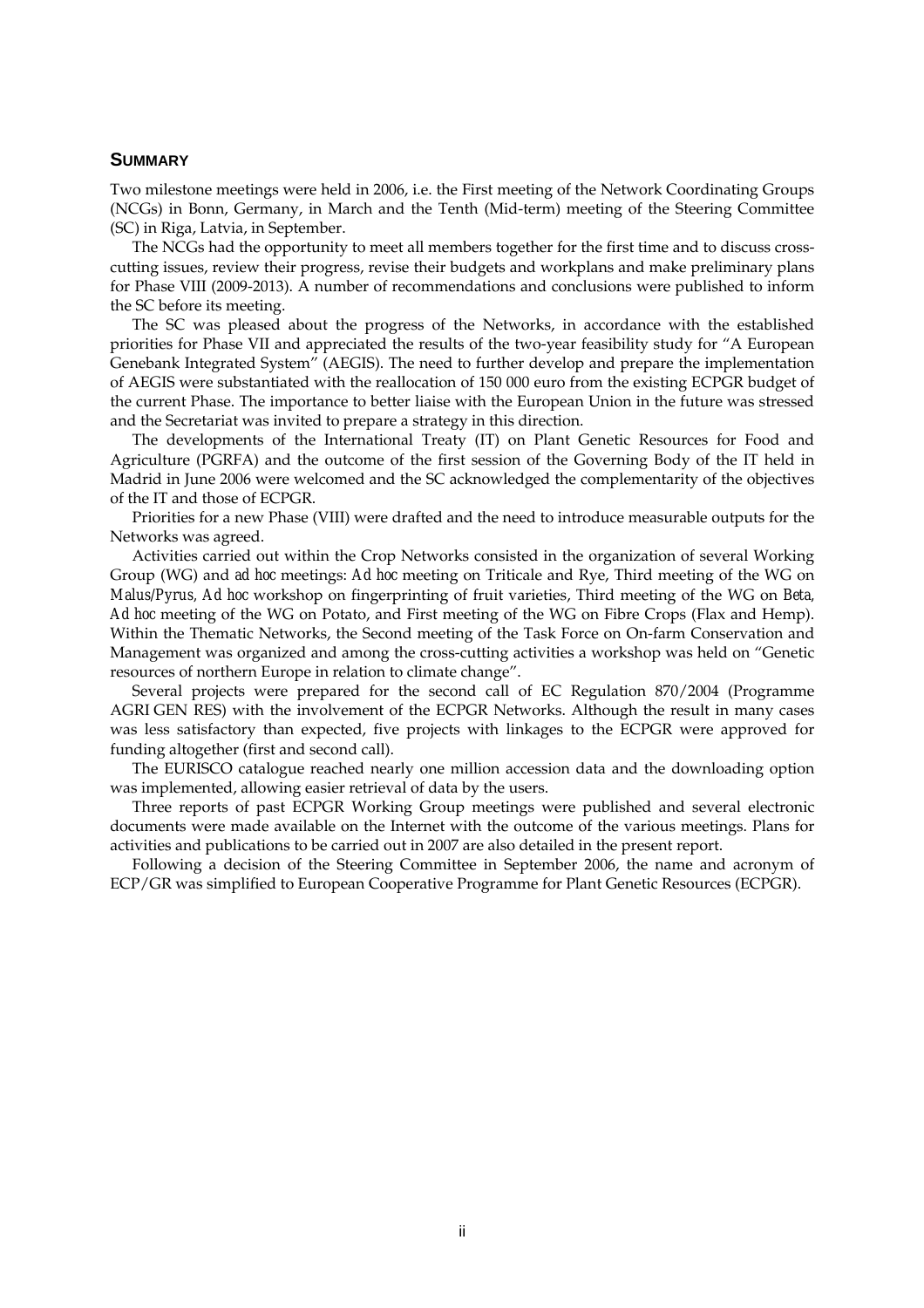## **1. INTRODUCTION**

This is the third progress report of Phase VII (2004-2008), covering the period from 1 January to 31 December 2006, with information updated until March 2007. The aim of this report is to provide a comprehensive overview of activities and progress of ECPGR, mainly for the benefit of the ECPGR Steering Committee and the implementing agencies of the ECPGR member countries. In the course of 2006, the Steering Committee has received more punctual information through the dedicated "steering committee listserver", kindly managed by the Nordic Gene Bank.

 A meeting of all the Network Coordinating Groups was held on 29-31 March 2006 in Bonn, Germany, to review progress, adjust the Networks' plans and budgets for Phase VII and to start looking into plans for Phase VIII (2009–2013). The report of this meeting is available on-line at: http://www.ecpgr.cgiar.org/Networks/NCG\_March06/NCG\_Bonn\_March06.pdf

 The Steering Committee also held its Mid-term meeting in September 2006 in Riga, Latvia. On this occasion, background documents reporting progress of all Networks, as well as a mid-term report on the implementation of Phase VII, were provided. These documents are all available on-line at: http://www.ecpgr.cgiar.org/SteeringCommittee/SC10/SC10\_backdocs.htm

 It should be noted that the Steering Committee decided in Riga that the name and acronym of ECP/GR should be changed as follows: *European Cooperative Programme for Plant Genetic Resources (ECPGR).* The main argument for this change was the need for simplification and elimination of unnecessary words and symbols. Reference to "plants" versus "crops" was not meant to modify the scope of the Programme, which will continue to focus on agricultural crops. However, reference to "plants" was considered to be more in line with the titles of the Global Plan of Action and of the International Treaty on Plant Genetic Resources for Food and Agriculture. Furthermore, it was felt that the reference to "Networks" in the title was confusing and thus could be deleted without any problem. However, the logo would be retained with the deletion of the words "Crop" and "Networks".

# **2. IMPLEMENTATION OF PHASE VII OF ECPGR**

As of the end of March 2007, a total of 32 countries had formalized their membership to Phase VII of ECPGR. Six other countries had not signed the Letter of Agreement but had, nonetheless, started to pay annual contributions for Phase VII. The list of member countries is kept updated on-line at:

http://www.ecpgr.cgiar.org/Introduction/AboutECPGR.htm/

 Other relevant documents related to the implementation of Phase VII are available from the ECPGR Web pages. These are:

- **ECPGR Terms of reference (version 2 February 2007)** 
	- http://www.ecpgr.cgiar.org/Introduction/ToRs\_PhaseVIIv2.pdf

This document was revised upon request of the Steering Committee, considering the increasing complexity of the Programme. Its scope was broadened to include further elements of clarification regarding the role of "Working Group Chair", "Database Manager of an ECPGR Central Crop Database" and "Network Coordinator". The procedures for the election of the Working Group Chair and of the Network Coordinator and the duration of these positions were also clarified in the document.

- **Networks' budget allocation for Phase VII (revised)**  http://www.ecpgr.cgiar.org/Introduction/Budget\_PhaseVII.pdf This document was revised following the changes decided by the Network Coordinating Groups in Bonn, March 2006 and by the Steering Committee meeting in Riga, September 2006.
- **Country quota for Phase VII (explanation)** http://www.ecpgr.cgiar.org/Introduction/Country\_quota\_PVII\_New.pdf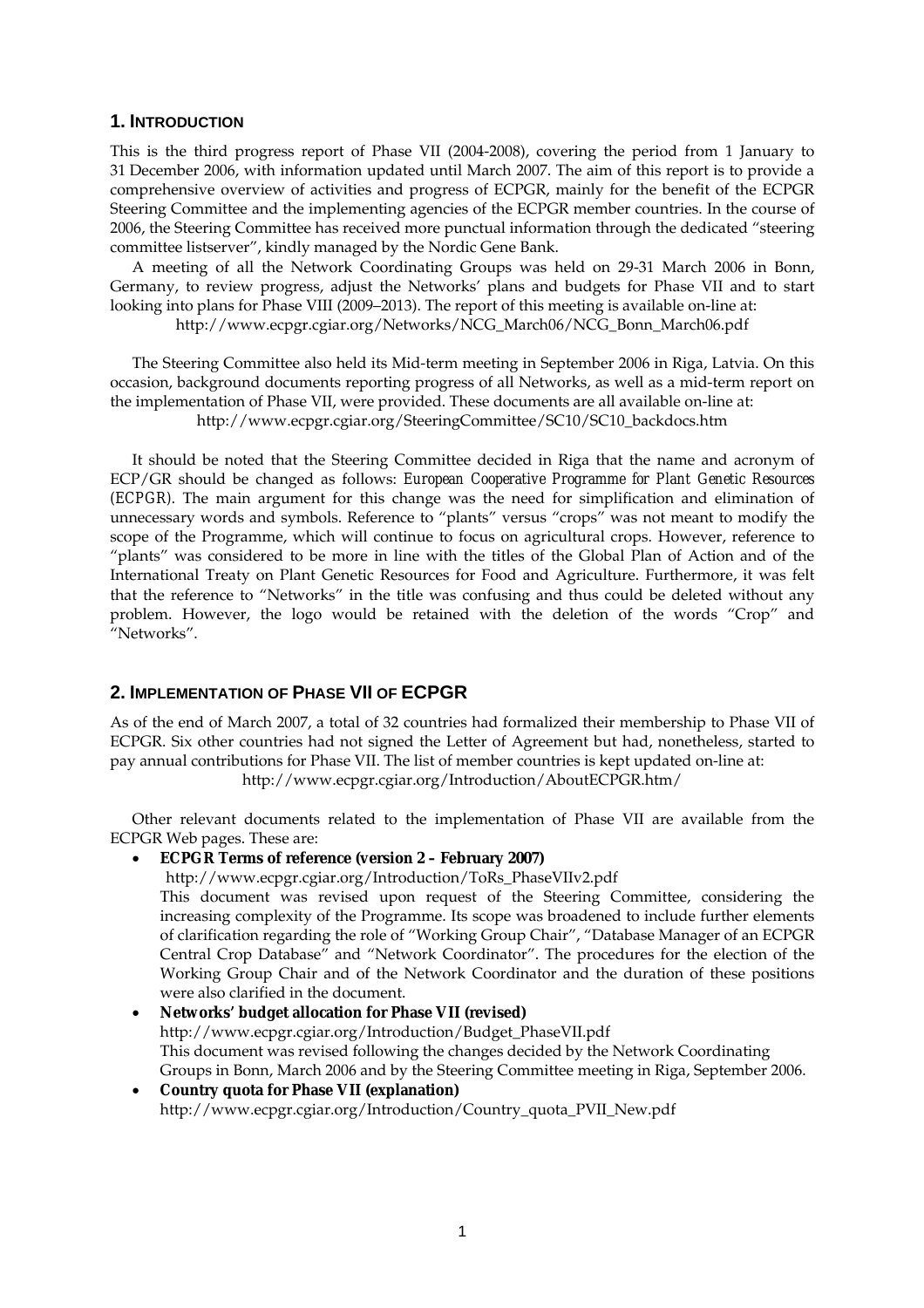# **3. THE 10TH STEERING COMMITTEE MEETING**

The Tenth meeting of the ECPGR Steering Committee (SC), held in Riga, Latvia, on 5-8 September 2006 was the occasion to evaluate progress of the Networks since the onset of Phase VII (2004–2008) and to make plans for the future. The fruitful collaboration between the hosting institutions, the University of Latvia and the Ministry of Agriculture, Republic of Latvia, enabled a successful event, which was the first ECPGR meeting ever to take place in Latvia. Representatives from 34 member countries were present, together with observers from 5 non-member countries and representatives of Bioversity International, the European Seed Association (ESA), EUCARPIA, FAO, NGB and of the NGOs.

The importance of involving the European Union as a member of ECPGR was reiterated. The SC decided that a short strategy paper should be formulated, to be addressed to the European Commission, in its capacity as a Party to the International Treaty.

Informative reviews of progress made by the Networks were welcomed by the SC members. The SC concluded that the Networks had given appropriate attention to the priority issues defined for Phase VII (Characterization and evaluation; Documentation and information; *In situ* and on-farm conservation and management; and Task sharing). The priority issues defined for Phase VII were considered to be still valid for the next Phase, with "task sharing" being the top priority, but also adding the element of "capacity building", considering the additional need to devote part of the existing collaboration to enhancing the capacity of the less developed areas of the European plant genetic resources community. Network Coordinators will be requested to provide a list of proposed actions for Phase VIII, including clearly measurable outputs. The SC also decided to assign a Task Force to define the appropriate division between WG meetings, actions and *ad hoc* meetings and to look at criteria that would enable evaluating the relevance of the proposed actions and outputs, as well as the ratio of distribution of ECPGR funds over the Networks.

The evaluation of the ECPGR-funded feasibility study on the establishment of "A European Genebank Integrated System" (AEGIS) concluded with the proposal that this work required further consideration of the practical aspects of implementation of the AEGIS project (see below, section 7). In-depth consideration of the future of AEGIS will need to be taken at the next, 11<sup>th</sup> meeting of the SC.

The recent developments of the International Treaty (IT) on PGRFA were thoroughly discussed. The SC welcomed the outcome of the first session of the Governing Body of the IT held in Madrid in June 2006. Conscious of the complementarity of the objectives of the IT and those of ECPGR, the SC encouraged those ECPGR member countries that had not yet ratified the IT to do so. For those ECPGR member countries which had ratified the IT, the SC wished to encourage full implementation at the national level as rapidly as possible, taking into account the specific conditions of the individual country. A checklist of steps that might be taken from a technical and operational point of view to achieve the implementation of the Treaty was agreed upon and was included in the report of the meeting.

An invitation was made by the Director of the Nordic Gene Bank, Bent Skovmand<sup>1</sup> to hold the next SC meeting in 2008 at Longyearbyen, Svalbard Islands, following construction of the facilities of the Svalbard International Seed Depository.

The report of the meeting is available from the ECPGR Web site at:

 $\overline{a}$ 

http://www.ecpgr.cgiar.org/SteeringCommittee/SC10/SC10\_outcomes.htm

 $1$  It is with deep sorrow that we were informed that Dr Bent Skovmand passed away peacefully on 5 February 2007, after a short period of illness.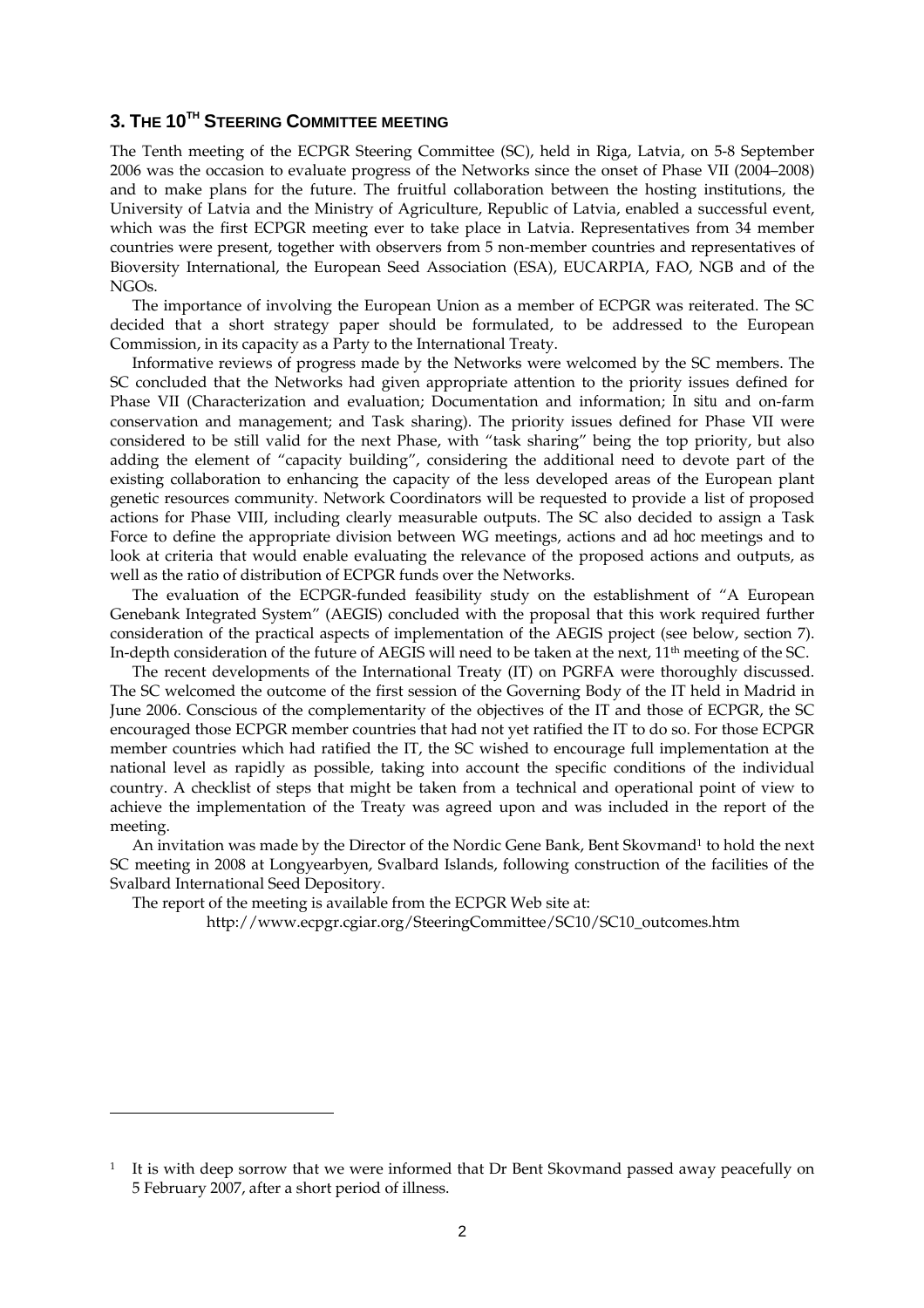#### **4. ACTIVITIES CARRIED OUT WITHIN THE NETWORKS**

## **4.1. Cereals Network**

**Priority WGs**: *Avena* and Wheat **Lower priority WG**: Barley

The **Cereals Network Coordinating Group (NCG)** consists of seven members: Helmut Knüpffer, Gatersleben, Germany (Network Coordinator); Iva Faberová, Prague, Czech Republic; Christoph Germeier, Quedlinburg, Germany; Marja Jalli, Jokioinen, Finland; Andreas Katsiotis, Athens, Greece; Gert Kleijer, Nyon, Switzerland; and Marcin Zaczynski, Radzików, Poland.

 At the **Network Coordinating Groups' meeting** in Bonn (March 2006), progress within the Working Groups was reported and workplans updated.

 Since Anna Michalova left the Czech genebank, it was decided to involve her successor, Dagmar Janovska, as the member of the Cereals Network in order to continue activities on minor cereals.

 The following cross-cutting items for the Network were identified: safety-duplication; cooperation of the ECCDBs with EURISCO, GBIF and other international databases; quality of data and updates; harmonization of database structures; use of molecular markers; initiating EU and other international projects; and *in situ* and on-farm related topics such as designation of protected areas. Implementation of AEGIS was considered a priority task for Phase VIII.

 **Collecting missions**: a mission to collect *Aegilops sharonensis* threatened by urbanization and road constructions was organized with ECPGR funding support in April-May 2006 within the framework of a Letter of Agreement signed between Bioversity International and the Institute for Cereal Crops Improvement, Tel-Aviv University, Israel. Sharon goat grass (*Aegilops sharonensis*) is a wild relative of wheat, endemic to the Coastal Plain of Israel. Five endangered populations were identified in the central part of the Coastal Plain, namely two in Even-Yehuda and one each in Kefar-Ganim, Ein-Hakore Junction and Ashdod. Data were recorded on each population including soil type, size of the population and accompanying plants. The extent and type of risk exerted on each population were assessed. Single spikes were collected from different plants within each population. The full report is available at: http://www.ecpgr.cgiar.org/Networks/Cereals/cereals.htm.

 The **First** *Ad hoc* **meeting on Triticale and Rye** took place at Agroscope Changins-Wädenswil in Nyon, Switzerland, on 28 September 2006. Both crops have their highest importance in Europe: twothirds of triticale germplasm and 90% of rye germplasm is maintained in European genebanks. The Rye (IHAR, Radzików, Poland) and Triticale (Agroscope Changins-Wädenswil, Switzerland) ECCDBs were presented by their DB managers, M. Zaczynski and G. Kleijer, respectively. The Rye Database is accessible on Internet and contains 13 707 accessions conserved in 18 countries. The Triticale Database contains 11 721 accessions from 23 genebanks in 18 countries and will be accessible on Internet as soon as possible. There are considerable gaps in both databases for passport data. The addition of several descriptors to the ECCDBs was discussed and the lists will be finalized via email.

 There is confusion about the correct scientific name of triticale. The Group recommended using ×*Triticosecale* Wittm. for the time being, and as common name: triticale (E and F), Triticale (D).

 It was agreed that the ECCDBs should strive to make progress, providing standard data, identifying gaps in the collections and making proposals for European core collections. Moreover, several characterization and evaluation (C&E) descriptors should be added to the present minimum descriptors in the Triticale and Rye CCDBs. It was recommended that the ECPGR Documentation and Information Network develop a software solution to convert data from C&E trials into a standardized system. The CCDB managers will encourage the genebank managers to identify the most important and original accessions in their respective collections to prepare the implementation of AEGIS. The implementation of AEGIS recommendations on triticale and rye will, however, depend on the completion of the work by the four AEGIS model crop groups. The participants will need to meet again in two years' time to review progress and to start implementation of AEGIS. The full report of this *ad hoc* meeting will be published on-line in 2007.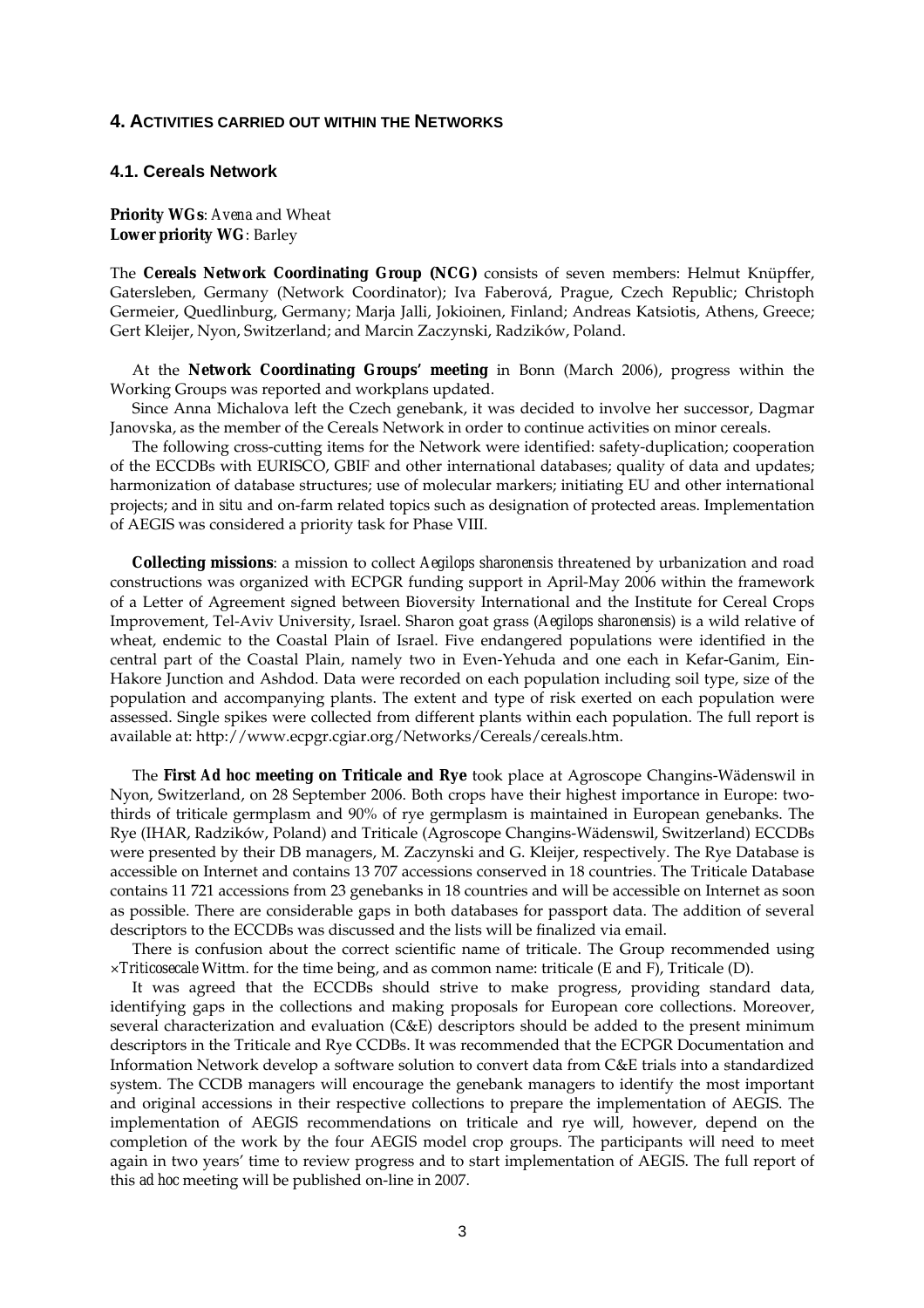With involvement of the *Avena* **Working Group**, a project proposal called "*Avena* genetic resources for quality in human consumption" was prepared under the coordination of BAZ, Quedlinburg, Germany. This was successfully submitted to the second call of the EC Programme AGRI GEN RES and the project will start in 2007.

 Collecting missions of wild *Avena* species are in preparation for 2007 in Spain and Morocco, with Network's funds.

 The **Cereals Network,** including the members of all three Working Groups, is expected to meet in 2008 in Izmir, Turkey.

## **4.2. Forages Network**

#### **Priority WG**: Forages

The **Forages Network Coordinating Group** consists of seven members: Beat Boller, Zürich, Switzerland (Network Coordinator); Lajos Horváth, Tápiószele, Hungary; Chris Kik, Wageningen, The Netherlands; Petter Marum, Ilseng, Norway; Valeria Negri, Perugia, Italy; Magdalena Ševcíková, Zubrí, Czech Republic; and Evelin Willner, Malchow/Poel, Germany.

 At the **Network Coordinating Groups' meeting** in Bonn (March 2006), progress within the Working Group was reported and workplans updated. Database Managers were working on the identification of "primary holders" for the forages accessions, in an effort to advance the implementation of sharing of responsibilities concepts. Difficulties are encountered because data for some databases are still missing and some of the Database Managers find it difficult to do the job without extra funding.

 A project on "Tailoring *Medicago* genetic resources for the 21st century", coordinated by the Research Institute for Fodder Crops Ltd. (RIFC), Troubsko, Czech Republic, was submitted to the second call for proposals of EC Regulation 870/2004 (AGRI GEN RES) and it was included in the reserve list, but it was not approved for funding.

The **Forages Working Group** is expected to meet for its ninth meeting in October 2007 in Slovakia.

#### **4.3. Fruit Network**

## **Priority WGs**: *Malus/Pyrus* and *Prunus* **Lower priority WG**: *Vitis*

 The **Fruit Network Coordinating Group** consists of seven members: Ken Tobutt, East Malling, United Kingdom (Network Coordinator); Emilie Balsemin, Bordeaux, France; Stein Harald Hjeltnes, Leikanger, Norway; Emma-Jane Allen, Faversham, United Kingdom; Marc Lateur, Gembloux, Belgium; Erika Maul, Siebeldingen, Germany; and Jesus Ortiz, Madrid, Spain.

 At the **Network Coordinating Groups' meeting** in Bonn (March 2006), progress within the Working Groups was reported and the workplan updated. It was agreed that the four Fruit Databases would be harmonized as much as possible and other documentation issues of common interest were raised and discussed (problems with synonyms, pedigree information, use of standardized photographs, flow of information, etc.).

 The **Working Group on** *Malus/Pyrus* held its Third meeting in Tbilisi, Georgia on 25-27 October 2006. The meeting, organized at the Institute of Horticulture, Viticulture and Oenology, in collaboration with the Georgian Academy of Sciences, with a contribution from the Georgia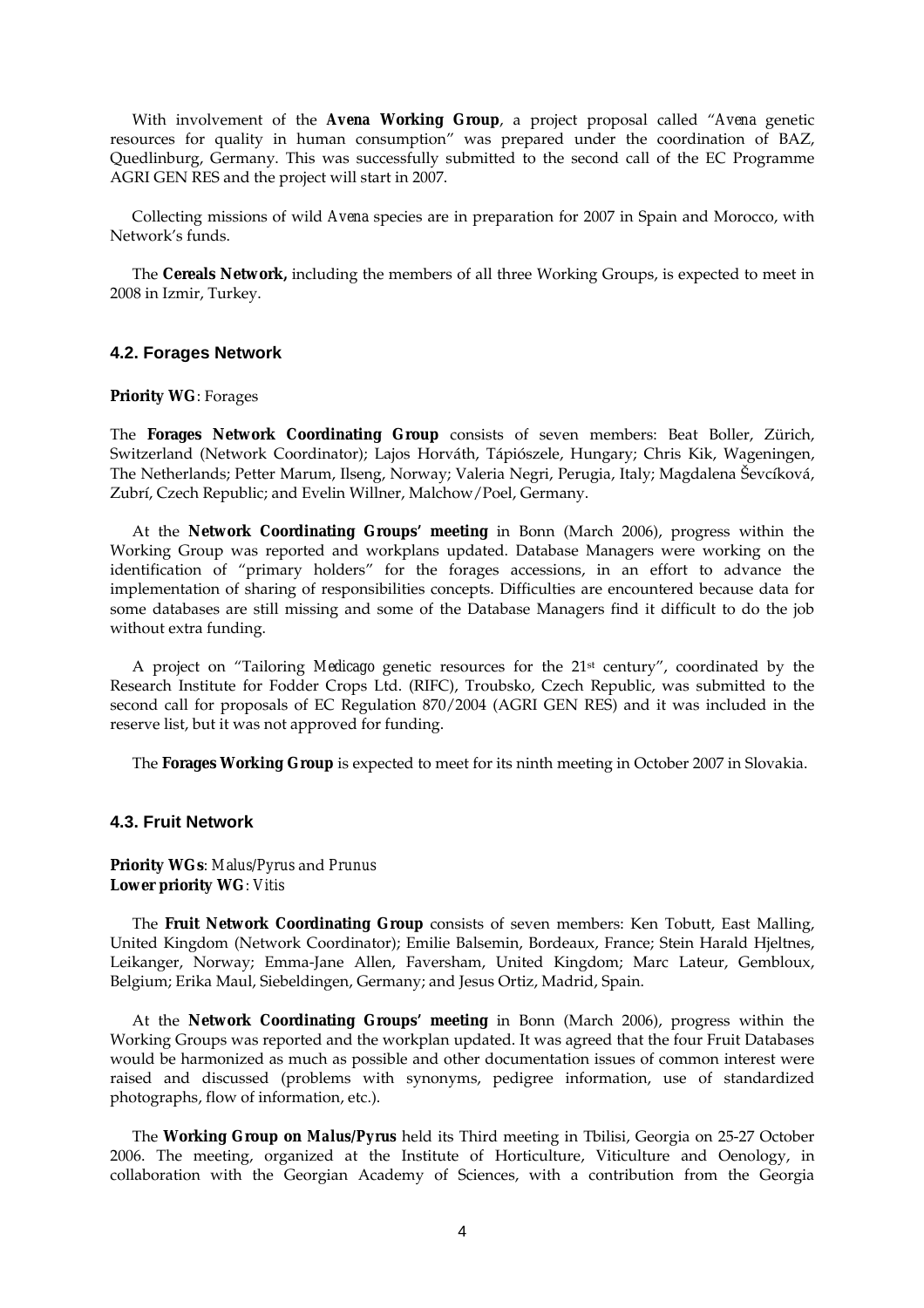Agricultural Research, Extension and Training Project of the World Bank, was attended by representatives from 21 countries.

 The meeting made firm commitments to improve the existing European *Malus* and *Pyrus*  Databases, currently managed respectively by the Imperial College, Faversham, UK and by the Centre de Recherches Agronomique (CRA), Gembloux, Belgium. The accession data will also be complemented by photographs. The Group encouraged each country to develop the concept of "a national collection" and then to select sets of accessions that could be identified as part of a European collection. These would then be considered by the *Malus/Pyrus* Working Group as "Most Appropriate Accessions" candidates, to be maintained in the long term by the holding institutions, in agreement with the criteria and standards to be established by the *Malus/Pyrus* Working Group. The Group acknowledged the need to reach agreements at the international level on a standard list of markers to be used to compare fingerprinting studies. Plans were made to start Simple Sequence Repeat (SSR) fingerprinting of the European collections of *Malus* and *Pyrus* on a wide scale. Among its plans for the near future, the Group is planning an *ad hoc* meeting to resolve problems of fruit cultivar synonymy (Gembloux, Belgium, in 2007) and a second *ad hoc* meeting on *in situ* and on-farm conservation of *Malus*, *Pyrus*, *Prunus* and *Vitis* (Dresden, Germany, in 2008). In order to initiate activities on the study of traditional knowledge and on wild relatives of cultivated species, the Group set up two task forces dedicated to these topics. Marc Lateur, Belgium, was reconfirmed as Chair of the Group. The draft report of this meeting is available at:

http://www.ecpgr.cgiar.org/Workgroups/malus\_pyrus/malus\_pyrus.htm

An *Ad hoc* **workshop on fingerprinting of fruit varieties** was held at East Malling, United Kingdom, in December 2006, with nearly 20 experts from 11 European countries. The aims were to reach consensus and make recommendations relating to: 1) choosing reference accessions; 2) standardizing microsatellite sets; 3) harmonizing allele labelling; and 4) standardizing record sheets, so that microsatellite fingerprints can be used effectively to characterize accessions in ECPGR *Prunus*, *Malus* and *Pyrus* collections and, in particular, to facilitate comparison of datasets between laboratories to detect duplicates and synonyms. The participants agreed that a set of eight diverse accessions, five from the crop in question and three from related species, should be sufficient as reference cultivars and that each item should be distributed from a unique source. In the case of cherry and pear, the lists were nearly finalized at the meeting. The lists of the other crops are being completed early in 2007, in some cases with inputs from other European experts. The participants nearly finalized lists of microsatellites for cherry and pear and the other lists were being completed. Opportunities for dissemination were discussed and the Group agreed that the forthcoming EUCARPIA Symposium (September 2007) would be a good opportunity to present the recommendations of the workshop to a wider audience. There could also be scope for a refereed paper. Shortly after the meeting, groups in New Zealand and America have expressed interest in using the same microsatellite sets – paving the way for comparing accessions worldwide – and it has been suggested that similar sets should be proposed for raspberry and strawberry.

 The reports of the Sixth (Budapest, Hungary, 2003) and Seventh (Larnaca, Cyprus, 2005) meetings of the *Prunus* Working Group were published at the end of 2006.

 The *Prunus* **Working Group** will have an opportunity to organize a meeting in 2007 or early 2008, with focus on the AEGIS activities.

 A meeting of the four Fruit Database managers (*Malus*, *Prunus*, *Pyrus* and *Vitis)* is envisaged in 2007, with the objective of harmonizing the databases and exchanging experiences.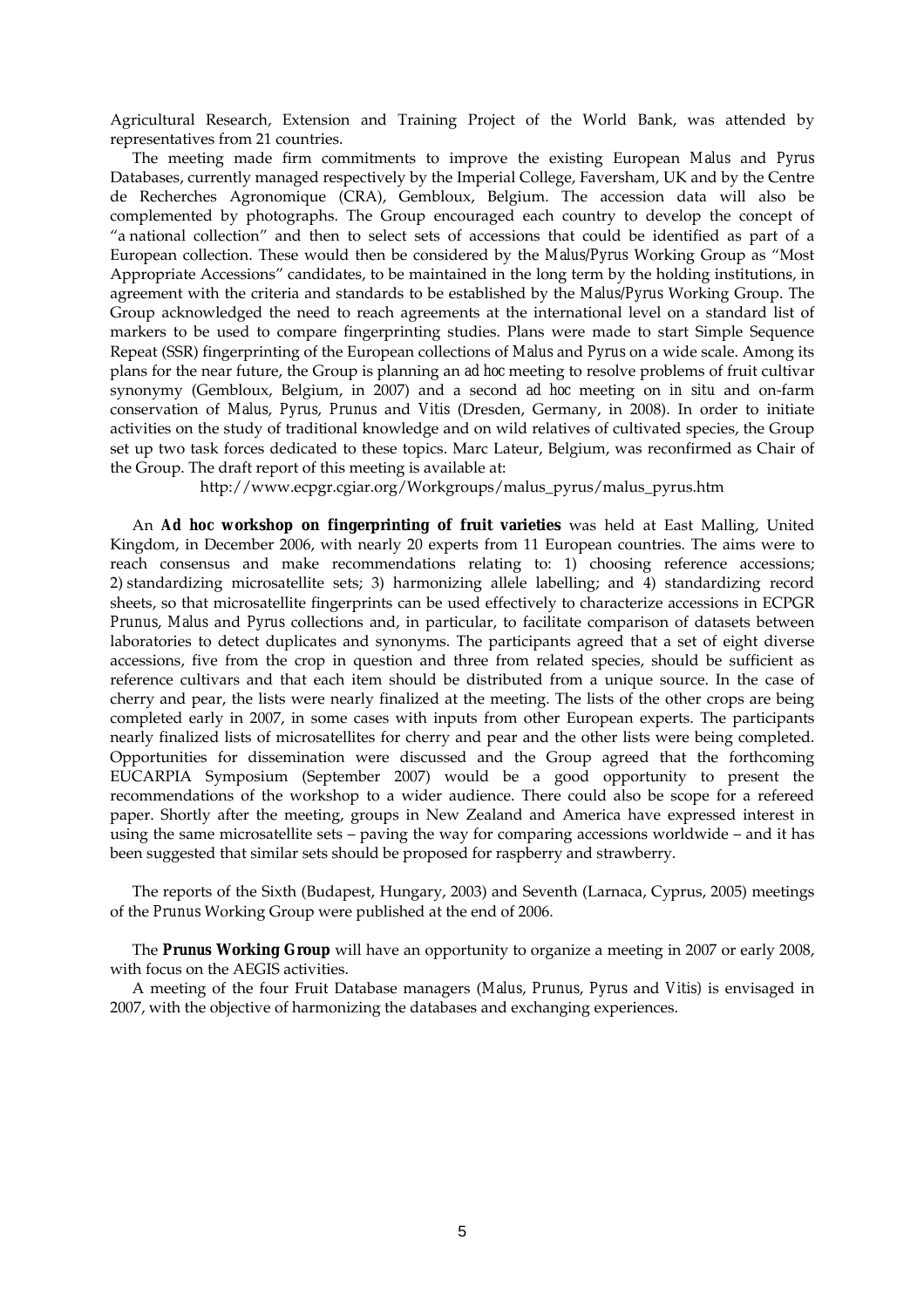#### **4.4. Oil and Protein Crops Network**

## **Priority WG**: Grain Legumes

The **Oil and Protein Crops Network Coordinating Group** consists of four members: Mike Ambrose, Norwich, UK (Network Coordinator); Siyka Angelova, Sadovo, Bulgaria; Gérard Duc, Dijon, France; and Wojciech Święcicki, Poznan, Poland.

The **Network Coordinating Group** met in Paris in May 2006, and discussed the operation, workplan, budget and future workplan for the Working Group on Grain Legumes. The NCG decided that a review of the current status of the Grain Legumes Central Crop Databases was urgently needed.

It was noted that the Group successfully collaborated with several international initiatives, such as the EU Grain Legume Integrated Project (provision of 1900 *Pisum* accessions from seven European collections for DNA marker analysis to address questions of the structure of diversity held in European collections – results are expected in 2007); project on *Vicia faba* molecular characterization (project coordinated by ICARDA, Syria to score maximum diversity from the collections held in Spain, France and ICARDA, with the objective to form a core collection for *Vicia*); *Pisum* germplasm resources international consortium (coordinating inputs into grain legume research projects internationally and with one of the main priorities being the development of an international core collection for *Pisum*).

 The **Working Group on Grain Legumes** is planning to meet for its fourth meeting in November 2007 in Lisbon, Portugal, in the days immediately prior to the AEP Grain Legumes conference.

#### **4.5 Sugar, Starch and Fibre Crops Network**

**Priority WGs**: *Beta* and Fibre Crops (Flax and Hemp); Medicinal and Aromatic Plants **Lower priority WG**: Potato

 Following the decision made by the Steering Committee to include the Medicinal and Aromatic Plants WG in this Network, the membership of the **Sugar, Starch and Fibre Crops Network Coordinating Group** was revised and it currently consists of four members: Lothar Frese, Quedlinburg, Germany (Network Coordinator); Dea Baričevič, Ljubljana, Slovenia; Roel Hoekstra, Wageningen, The Netherlands; and Martin Pavelek, Šumperk, Czech Republic.

 At the **Network Coordinating Groups' meeting** in Bonn (March 2006), progress within the Working Groups was reported and workplans updated.

 The **Third joint meeting of the** *Beta* **Working Group and World** *Beta* **Network** took place in the Jardín de Aclimatación de La Orotava, Puerto de la Cruz, Spain, thanks to the hospitality of the Instituto Canario de Investigaciones Agrarias. The meeting focused on scientific and technical aspects of *in situ* management. A presentation by B. Ford-Lloyd, UK confirmed that, on the basis of objective criteria for prioritizing conservation efforts, priority is justified for most wild species of *Beta*, considering their limited occurrence and the importance of the related food, fodder and industrial crops. Ongoing research on wild *Beta* species was the highlight of the meeting with several scientific presentations. In particular, a recent survey of *Beta nana* populations growing in Greece was described by L. Panella, USA, reconfirming the survival of this species believed to be extinct.

 The Group took stock of progress made in recent years, such as the development of new features (pictures and interactive maps) in the International Database for *Beta* (http://idbb.bafz.de), maintained at the Federal Centre for Breeding Research on Cultivated Plants (BAZ), Quedlinburg, Germany.

 New lines of collaboration and plans for further joint research were made at the meeting, including improving the identification of target populations for *in situ* conservation, focusing on Greece, Morocco, Spain and the Caucasus, and developing a model for collection of data for *in situ*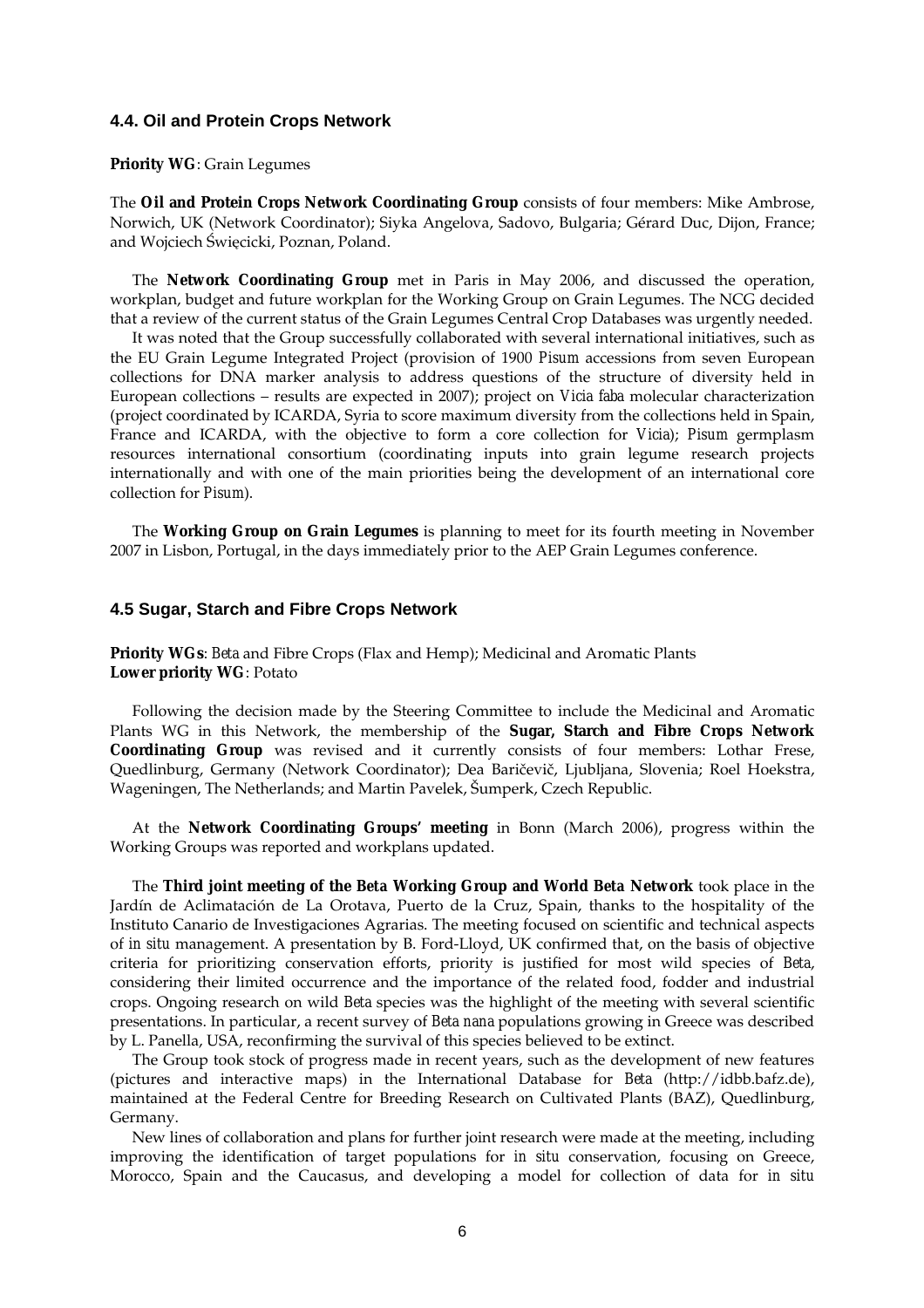management. The Group considered it desirable to ensure commitment from breeding companies for genetic resources collaboration and for funding, especially for pre-breeding competitive research.

 On the last day the Group, including 17 participants from 12 countries, visited important sites with populations of wild *Beta* species along the coasts of the Island of Tenerife. It was reassuring to ascertain that most populations were well preserved, often within protected areas. The monitoring methodology was put into practice through this exercise and several observations were made that are likely to contribute to the improvement of the theory of wild population assessment. L. Frese, Germany was reconfirmed as Chair of the ECPGR Working Group and G. Aleksidze, Georgia, was elected as Vice-Chair. B. Ford-Lloyd and E. Ober, UK, were reconfirmed as sub-working group moderators for "genetic diversity" and "evaluation and breeding", respectively. E. Ober will serve the Group as editor of the recently launched WBN Newsletter and represent the interests of the *Beta* germplasm user community. D. Grogan, Ireland was elected as member of the *Beta* Coordinating Committee of the WBN. The draft report of this meeting was uploaded on the ECPGR Web pages at:

http://www.ecpgr.cgiar.org/Workgroups/beta/BetaandWBN3\_PartI\_revdraft\_080606.pdf

 A one-day *Ad hoc* **meeting of the WG on Potato** was held in Edinburgh, UK in December 2006. The European *Beta* Database manager also attended the meeting. No report was received by the Secretariat on the outcome of this meeting.

 The **First meeting of the Working Group on Fibre Crops (Flax and Hemp)** was held in Wageningen, The Netherlands, on 14-16 June 2006, with 15 participants from the Czech Republic, Germany, Hungary, Italy, Latvia, Lithuania, The Netherlands, Poland, Portugal and Romania. The meeting discussed flax and hemp national collection status reports as well as flax and hemp international databases development. It was decided to rebuild the current International Flax Database (IFDB) and to create an International Hemp Database (IHDB) including passport and characterization/evaluation data. A project to establish a model for database implementation using open source Internet technology to manage passport, characterization and evaluation data was endorsed by the Group members and submitted to the attention of the Steering Committee. However, this project was subsequently not approved for funding at the Tenth SC meeting in September in Riga, Latvia (September 2006). Martin Pavelek (Czech Republic) and Giuseppe Mandolino (Italy) were respectively elected Chair and Vice-Chair of the Flax and Hemp Working Group. The draft report of this meeting was uploaded on the ECPGR Web pages at:

http://www.ecpgr.cgiar.org/Workgroups/Flax\_Hemp/Fibrecrops\_reportrevdraft\_120207.pdf

In April 2007, an *ad hoc* meeting on wild beet *in situ* management was expected to be convened, at the occasion of the congress of the International Institute of Beet Research at Marrakech, Morocco, but this event was eventually postponed to a later date.

In June 2007, the **Working Group on Medicinal and Aromatic Plants (MAP)** is expected to meet for the third time in Olomouc, Czech Republic. At this meeting, countries are expected to report on their survey of national populations of the selected priority species (*Achillea millefolium*, *Artemisia absinthium*, *Carum carvi*, *Gentiana lutea*, *Hypericum perforatum*, *Melissa officinalis*, *Mentha piperita*, *Mentha spicata*, *Origanum* spp., *Salvia officinalis*, *Thymus vulgaris* and *Thymus serpyllum*).

#### **4.6 Vegetables Network**

**Priority WGs**: Cucurbits, Leafy Vegetables and Umbellifer Crops **Lower priority WGs**: *Allium*, *Brassica* and Solanaceae

 Following changes in membership in 2006 and the decision to move the Medicinal and Aromatic Plants Working Group out of this Network, the former Vegetables, Medicinal and Aromatic Plants Network returned to its original name of Vegetables Network. The composition of the **Vegetables Network Coordinating Group** was revised and it now consists of six members: Dave Astley, Wellesbourne, United Kingdom (Network Coordinator); Ferdinando Branca, Catania, Italy; Marie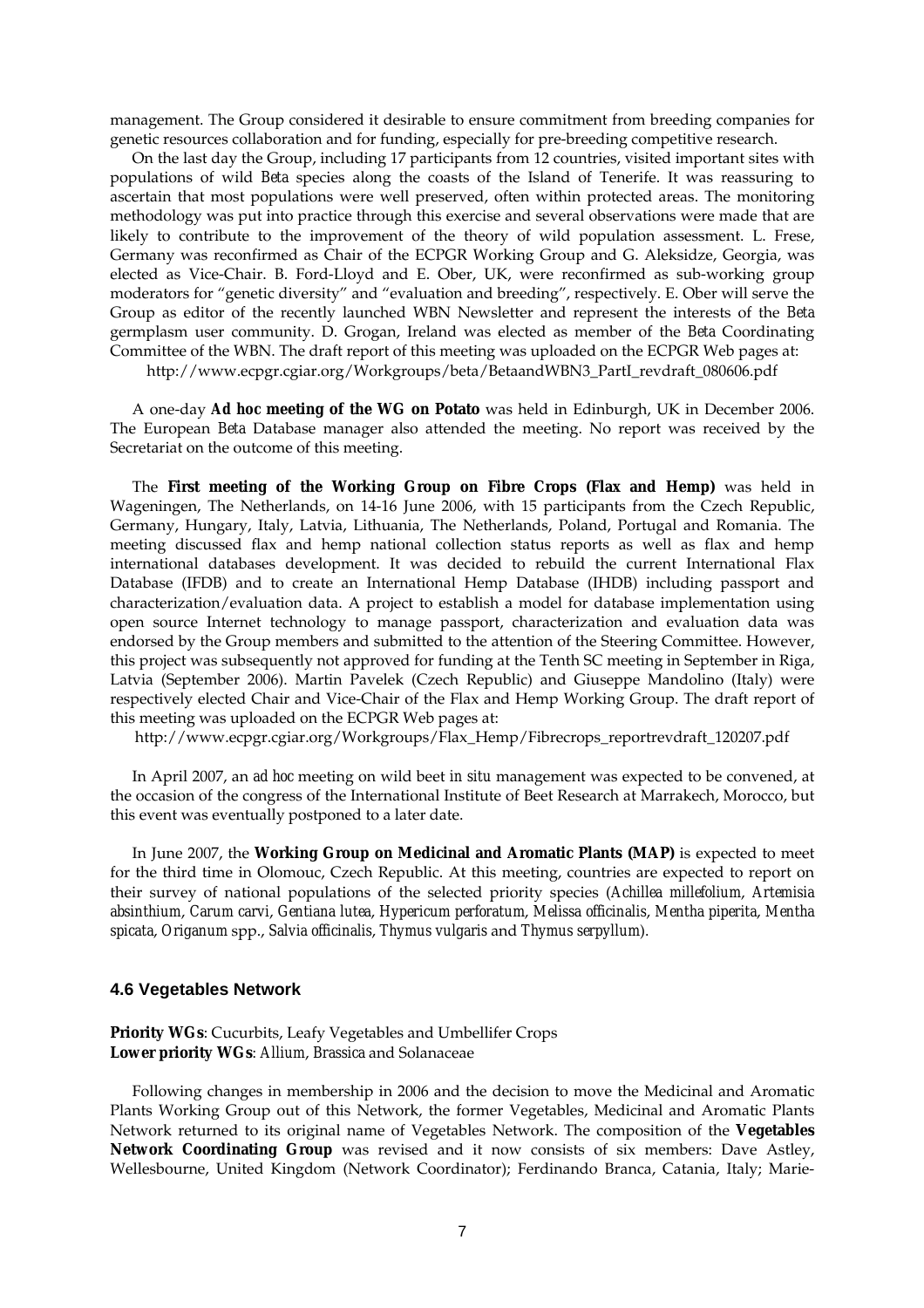Christine Daunay, Montfavet, France; Maria José Díez, Valencia, Spain; Willem van Dooijeweert, Wageningen, The Netherlands; and Joachim Keller, Gatersleben, Germany.

 At the **Network Coordinating Groups' meeting** in Bonn (March 2006), progress within the Working Groups was reported and workplans updated. Network-specific issues of relevance were identified, such as the problem of insufficient safety-duplication, the need to resolve inaccuracies in taxonomic names in the databases, the very good progress of the Cucurbits, Leafy Vegetables and Solanaceae WGs, as opposed to the signs of saturations reached by the *Allium* and *Brassica* WGs, due to lack of financial inputs.

 In January 2006, the *Allium* and *Brassica* **Working Groups** used their lower priority WG funds for a joint *ad hoc* meeting, which took place in Prague, Czech Republic. The main objective of these meetings was to inform the Groups about the progress and perspectives of the AEGIS project, which uses these crops as a model. These Groups also had the opportunity to give their inputs with comments and recommendations during the final stages of the AEGIS feasibility study.

 With involvement of the *Allium* **Working Group** a project proposal called "Vegetative *Allium*, Europe's Core Collection, safe and sound", was developed under the coordination of IPK, Gatersleben, Germany. This was successfully submitted to the second call of the EC Programme AGRI GEN RES and it will start in April 2007.

 Following resignations of Grégoire Thomas and Eduardo Rosa as the Chair and Vice-Chair of the *Brassica* **Working Group**, the Secretariat provided for the selection of "*interim*" positions following a consultation via email correspondence. Ferdinando Branca, Italy and Noortje Bas, The Netherlands, were respectively selected as *interim* Chair and Vice-Chair.

 Within the framework of the **Solanaceae Working Group**, Gerard van der Weerden of the Botanical and Experimental Garden of the Radboud University, Nijmegen, and Willem van Dooijeweert of CGN, Wageningen, The Netherlands (also Vice-Chair of the Solanaceae WG), visited the Aegean Agricultural Research Institute (AARI) in Izmir, Turkey, from 7–10 June 2006. The objective of this visit was to provide AARI with the software related to the structure of the Eggplant Database, to be used for creating the Pepper Database. The necessary software was installed and data requested by the Pepper Database manager, Lerzan Aykas, from ECPGR members, were checked, corrected and put in the required format for uploading. Once all the data have been checked and additional software installed, the data will be uploaded. From then on the Pepper Database will be hosted and managed by AARI at:

http://www.ecpgr.cgiar.org/Databases/Crops/Pepper.htm

 Within the context of the **Leafy Vegetables Working Group**, two collecting missions were organized by the Plant Genetic Resources Laboratory of the Research Institute of Vegetable Crops, Skierniewice, Poland, in collaboration with the National Centre for PGR of Ukraine, Kharkiv. The expeditions were carried out respectively in September-October (Western Ukraine) and in November-December (Central and Southwestern Ukraine). The missions were organized due to the presence in the areas of valuable landraces of many horticultural and agricultural crops that were never collected and that could be lost within a short time. Germplasm was collected in farms, local markets and natural habitats. In total, over 1200 accessions from more than 100 genera of vegetable crops, medicinal plants and their wild relatives were collected from about 150 localities. All collected materials were shared between Ukrainian and Polish partners and the data will be entered in the EURISCO database.

 The Chair of the Leafy Vegetables Working Group, Ietje Boukema, Wageningen, The Netherlands, retired at the end of 2006. The Working Group agreed on Robert van Treuren, from the same institute, as an *interim* Chair.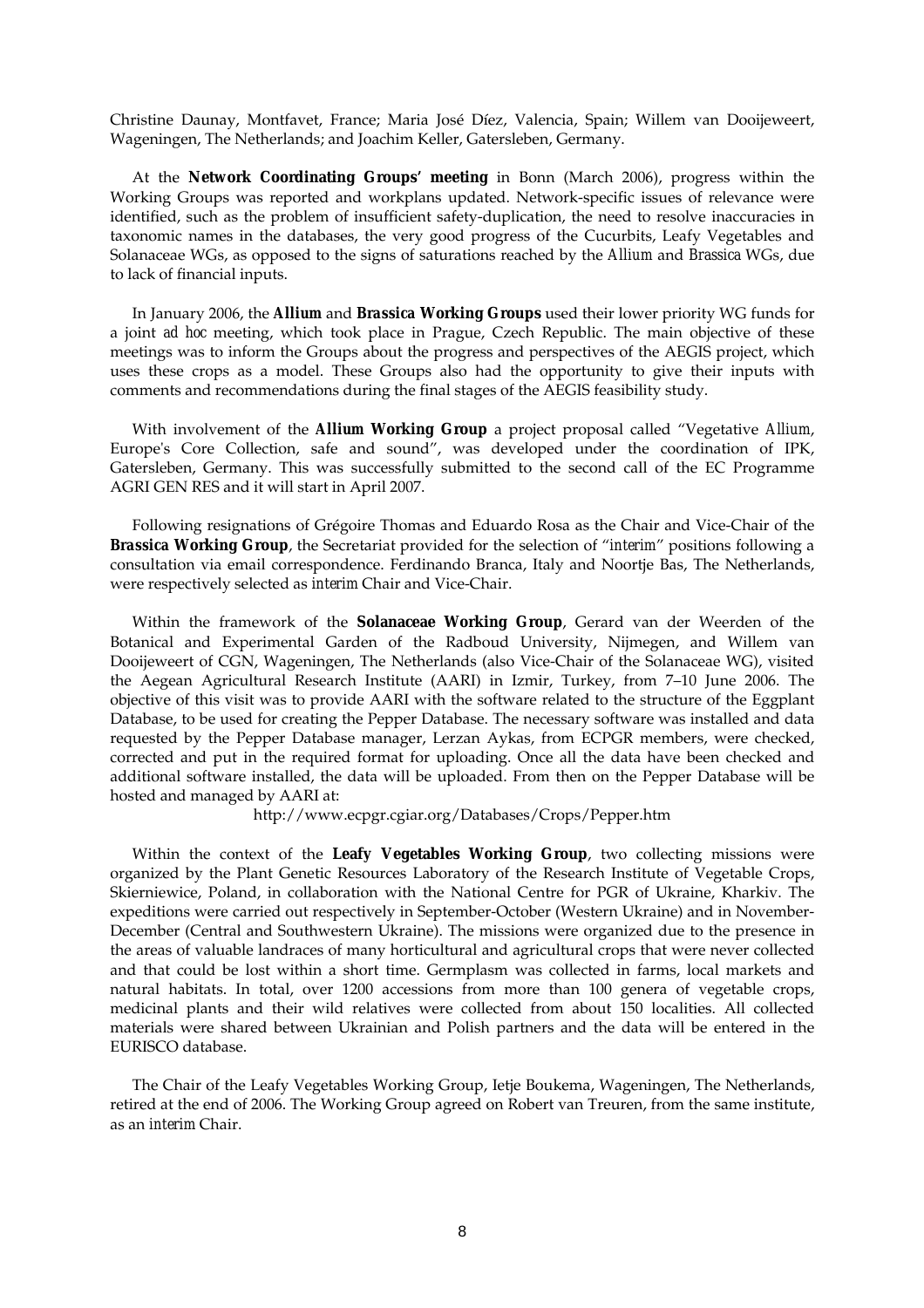The report of an *Ad hoc* **meeting of a Working Group on Solanaceae**, held jointly with the Fifth meeting of the EGGNET (EU-funded) Project in Bari, Italy, 2004, was published with updated information at the end of 2006 and is available at:

http://www.ecpgr.cgiar.org/Workgroups/solanaceae/solanaceae.htm

 Activities of the Solanaceae Working Group were publicized in an article published in the SOL Newsletter in November 2006 (see below, publications).

 The **Vegetables Network** will meet in June 2007 in Olomouc, Czech Republic, holding a joint meeting of its six Working Groups, organized in plenary and separate sessions.

## **4.7 Documentation and Information Network**

The **Documentation and Information Network Coordinating Group** composition suffered from the sad passing away of Dražen Jelovac in March 2006. Dražen will be missed by his numerous friends in ECPGR.

 The composition of the NCG was revised to include seven people: Frank Begemann, Bonn, Germany (Network Coordinator); Iva Faberová, Prague, Czech Republic, Theo van Hintum, Wageningen, The Netherlands; Véronique Jamilloux, Paris, France, Helmut Knüpffer, Gatersleben, Germany; Ahmet Semsettin Tan, Menemen, Turkey; and Ian Thomas, Aberystwyth, United Kingdom.

 At the **Network Coordinating Groups' meeting** in Bonn, Germany, 29-31 March 2006, activities were planned for the second half of Phase VII (see report of the Bonn meeting). The following activities were implemented in 2006:

**Request by the ECPGR Secretariat to the National Coordinators for <b>nomination of In situ/on-farm National Inventory Focal Points**. Nominations are being received by the Secretariat in early 2007 and the list is available at:

http://www.bioversityinternational.org/networks/ecpgr/Contacts/ecpgr\_PGR\_NI\_insonfarm\_FP.asp

- A **Crop Wild Relative descriptor list** has been developed within the UNEP-GEF Crop Wild Relatives project. The development and consultation process has involved all project partners, i.e. the five countries (Armenia, Bolivia, Madagascar, Sri Lanka, Uzbekistan), BLE, BGCI, IUCN, FAO and UNEP-WCMC, the project's technical advisory committee members, in particular Arthur Chapman and Vernon Heywood, as well as Bioversity scientists. The lists have been approved within the project and the information management tool that Bioversity is developing for the five partner countries (to set up their national information systems) is based on the descriptors. Through the use of this tool the descriptors will be tested and a revision of the descriptors is likely to take place in 2007.
- **EURISCO development**: download functions have been introduced as of March 2006, allowing downloading data by national inventory and by genus. The number of accessions data stored in EURISCO has passed the threshold of one million in March 2007, with an increase of nearly 30 000 accession data during 2006. Data quality checks were performed and providers contacted for refreshing their data. The upload mechanism was fully upgraded. The use of EURISCO and the status of National Inventories were assessed in May 2006. Two EURISCO e-bulletins were produced and circulated in May and December 2006. Two dissemination articles were published in the Newsletter for Europe and three oral presentations were made in scientific meetings. Two fact sheets were produced and distributed in scientific and technical meetings in Europe. These public awareness materials, originally in English, are being translated into other European languages. The effort of translation has been kindly undertaken by the National Focal Points as an input in kind. The electronic version of these materials will be made available through the EURISCO Web site. Following the recent signature of a Memorandum of Understanding (MoU) with the Global Biodiversity Information Facility (GBIF), Bioversity International became an "Associate Participant Organization" in the GBIF network. As a result of this MoU, EURISCO was mapped to the Darwin Core and ABCD standards, which means that the data are indexed by, and now accessible via, the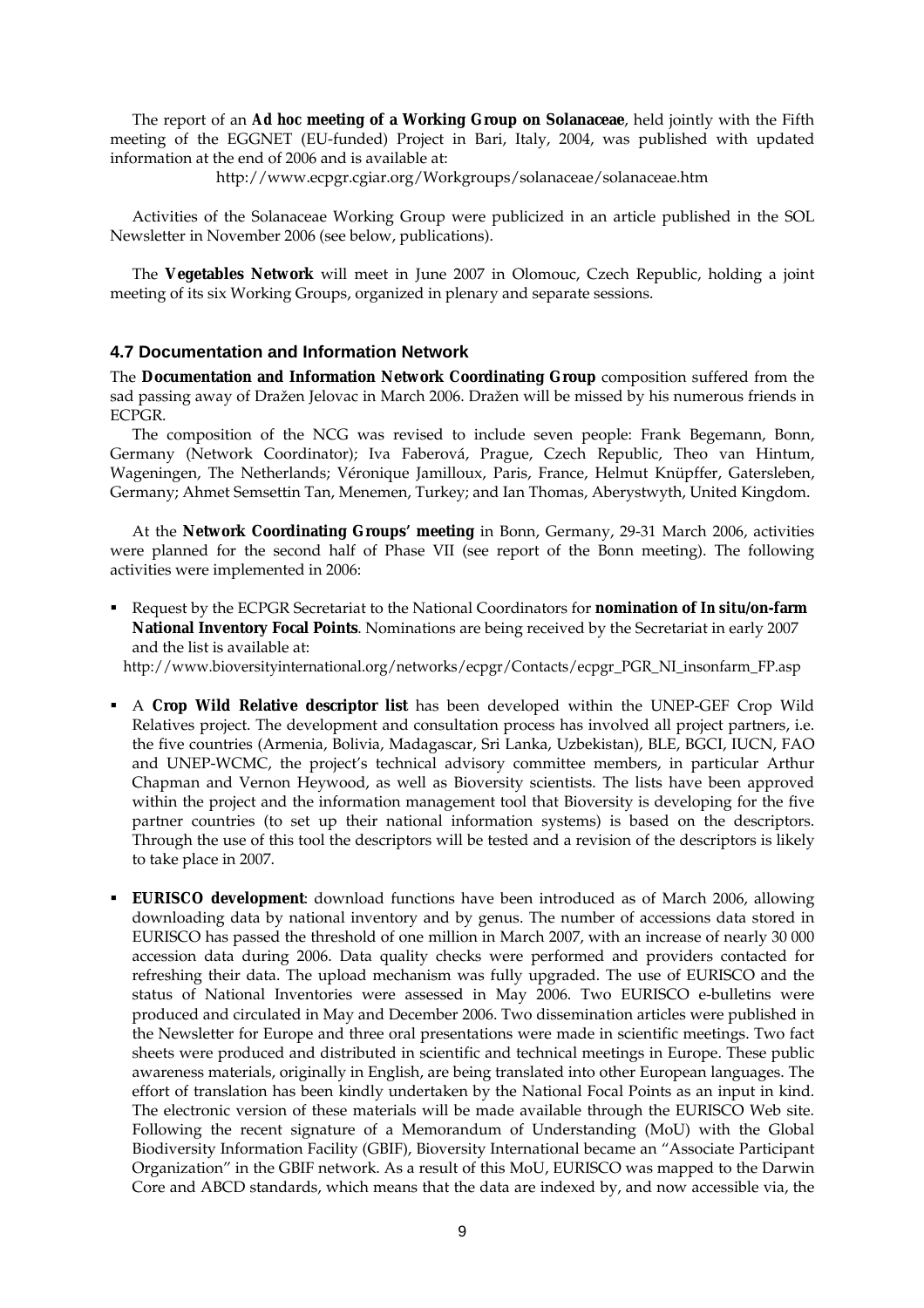GBIF data portal, i.e. EURISCO has become a GBIF data provider, helping to disseminate data and information on conserved germplasm and also promoting the European collections.

- The **EPGRIS-2 project proposal** on the "Establishment of a European Plant Genetic Resources Information InfraStructure-2", which was submitted for funding under the first and second call of EC Regulation 870/2004 (AGRI GEN RES), under the coordination of IGER, Aberystwyth, UK, was not successful in either case.
- The **EGRISI project proposal** for the development of a "European Genetic Resources *in situ* Inventory" (EGRISI) was also submitted to the second call of proposals of EC Regulation 870/2004 under the coordination of the University of Birmingham, UK, but it was not approved for funding either.

 In 2007, the main efforts for EURISCO development will be dedicated to improving the EURISCO Web site interface, the user-friendliness of the search options and to expand the downloading options. It is also planned to introduce taxonomy check and GIS check tools in order to offer to the National Focal Points the possibility to identify problems in the taxonomic and geographic quality of their national data.

 An initiative for the further development of the European Plant Genetic Resources Information Infrastructure will be explored in order to overcome the unsuccessful submission of the abovementioned project proposals to the EU. This initiative, coordinated by Th. van Hintum, CGN, Wageningen, The Netherlands, will address data quality improvement, better access, information exchange, capacity building, etc. This collaborative action, based on inputs in kind, was initiated and proposed to take place within the framework of the Documentation and Information Network.

 The **ECPGR Web site** was continuously amended, in order to provide updated information on future events, meeting reports, workplans, and other relevant news.

## **4.8.** *In situ* **and On-farm Conservation Network**

The *In situ* **and On-farm Conservation Network Coordinating Group** is composed of six members: Nigel Maxted, Birmingham, UK (Network Coordinator); Lothar Frese, Braunschweig, Germany; Paul Freudenthaler, Linz, Austria; José Iriondo, Madrid, Spain; Valeria Negri, Perugia, Italy; and Zdeněk Stehno, Prague, Czech Republic.

 At the **Network Coordinating Groups' meeting** in Bonn (March 2006), progress was reported and workplans updated. Among the cross-cutting issues under discussion, the need was recognized to meet the requirements of the Crops Networks and to encourage the participation of *In situ* Network members in Crop Network meetings and vice-versa. The intention to involve end-users, such as plant breeders, in conservation activities was also stressed, in order to promote "*in situ* utilization".

 Following the conclusion of the **PGR Forum project** in 2005, the project's Web site (www.pgrforum.org) has continued to host its products, namely the PGR Forum Catalogue of the Crop Wild Relatives of Europe and the Mediterranean (which can be downloaded as National CWR data sets), the Crop Wild Relatives Information System (CWRIS) which is being transferred to Bioversity in 2007 and a rich collection of publications (newsletters, case study handouts, workshop reports and posters). The proceedings of PGR Forum Workshop 5, Genetic Erosion and Pollution Assessment Methodologies, Terceira Island, Autonomous Region of the Azores, Portugal, 8-11 September 2004, were also published in 2006 as a Bioversity publication. The proceedings of PGR Forum Workshop 4, Genetic Reserve Management Guidelines, will be published by Bioversity in 2007. The proceedings of the First International Conference on Crop Wild Relative Conservation and Use held in Agrigento, Sicily, Italy in September 2005 will be published by CAB International in 2007. All National Coordinators have also been sent copies of their national CWR inventory for checking, validation and use.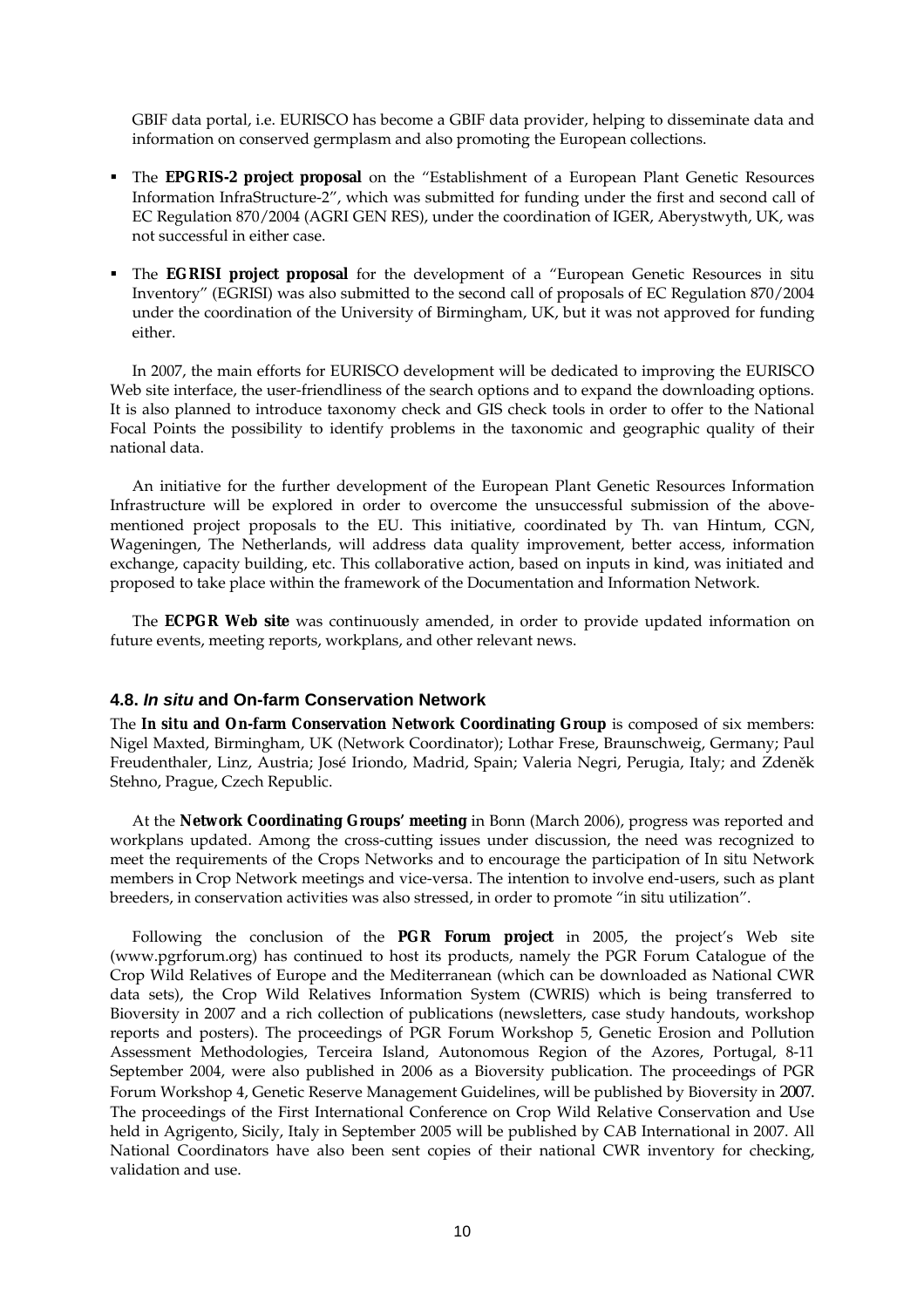Various projects were developed by the Network members for the second call of proposals of EC Regulation 870/2004. The **AEGRO project proposal** for the development of "An integrated European *In Situ* Management Workplan: Implementing Genetic Reserves and On Farm Concepts" through CWR and landrace conservation case studies was successful but the **EGRISI project proposal** for the development of a "European Genetic Resources *in situ* Inventory" and the **ONFARMSAFE project proposal** for the "On-farm safeguard of plant genetic resources" were not approved for funding.

 The **Second meeting of the Task Force on On-farm Conservation and Management** was held on 19-20 June 2006 in Stegelitz, Germany, hosted by the Landesumweltamt des Landes Brandenburg (Eberswalde). Members from 16 European countries attended the meeting. Delegates discussed the concept and definition of landraces, the main on-farm conservation issues in Europe, the legislation status of conservation variety seed trading, and the possibility of developing methodologies for creating inventories and of recording information about on-farm conservation. The Task Force reiterated that landraces were probably the most threatened and neglected PGR of all and that very little attention is drawn to the importance of on-farm conservation as a dynamic strategy to allow populations to evolve with time and be in tune with the environment. The Task Force recognized the pressing need to improve public awareness about on-farm conservation issues at all levels, with each Task Force member committing to improve communication among stakeholders, also making use of the resources of the ECPGR Secretariat. The development of renewed and enriched Web pages was agreed with the Secretariat, in order to provide quick access to more information and contacts. The need to strengthen links with farmers, farmer organizations, NGOs and amateur growers respectively, was also highlighted. Creating closer links with Crop Networks was also considered important. The workplan for 2007 foresees, *inter alia*, the finalization of a minimum descriptor list for the documentation of on-farm conservation and management activities, the production of a paper on how to establish landrace historical inventories, the provision of information on on-farm country activities and on methodologies, a report of information on seed legislation for genetic resources and the drafting of possible project proposals.

 The **report of the Second meeting of the Task Force on On-farm Conservation and Management** is being produced in electronic format and will be soon available from the new Web pages currently under development.

 A questionnaire on *In situ* and On-farm Conservation Network Activities was distributed by the Network Coordinator to all the Network members and the results will be compiled early 2007. The objective behind this collection of information is to try to stimulate more consistent action and therefore better address individual countries requirements.

 The **Third meeting of the Task Force on On-farm Conservation and Management** is planned for 2-5 October 2007 in Slovenia, including one day dedicated to home gardens in Europe. Preparations are ongoing, facilitated by an internship carried out by Gea Galluzzi, who will prepare a background document summarizing the state of the art of home gardens research in Europe.

#### **4.9 Inter-regional Cooperation Network**

The **Inter-regional Cooperation Network Coordinating Group** is composed of five members: Eva Thörn, Alnarp, Sweden (Network Coordinator); Tiberio Chiari, Florence, Italy; Ladislav Dotlačil, Prague, Czech Republic; Vladimir Meglič, Ljubljana, Slovenia; and Bert Visser, Wageningen, The Netherlands.

The **Network Coordinating Group** had the occasion to meet in Bonn, Germany, on 29-31 March 2006. In this meeting, it was pointed out that the Inter-regional Cooperation NCG, due to the very limited financial resources for network activities, could only have a facilitating function, through which other ECPGR Networks and Working Groups could be informed about interests and needs for collaboration from other regions. The regional network coordinators were considered the key persons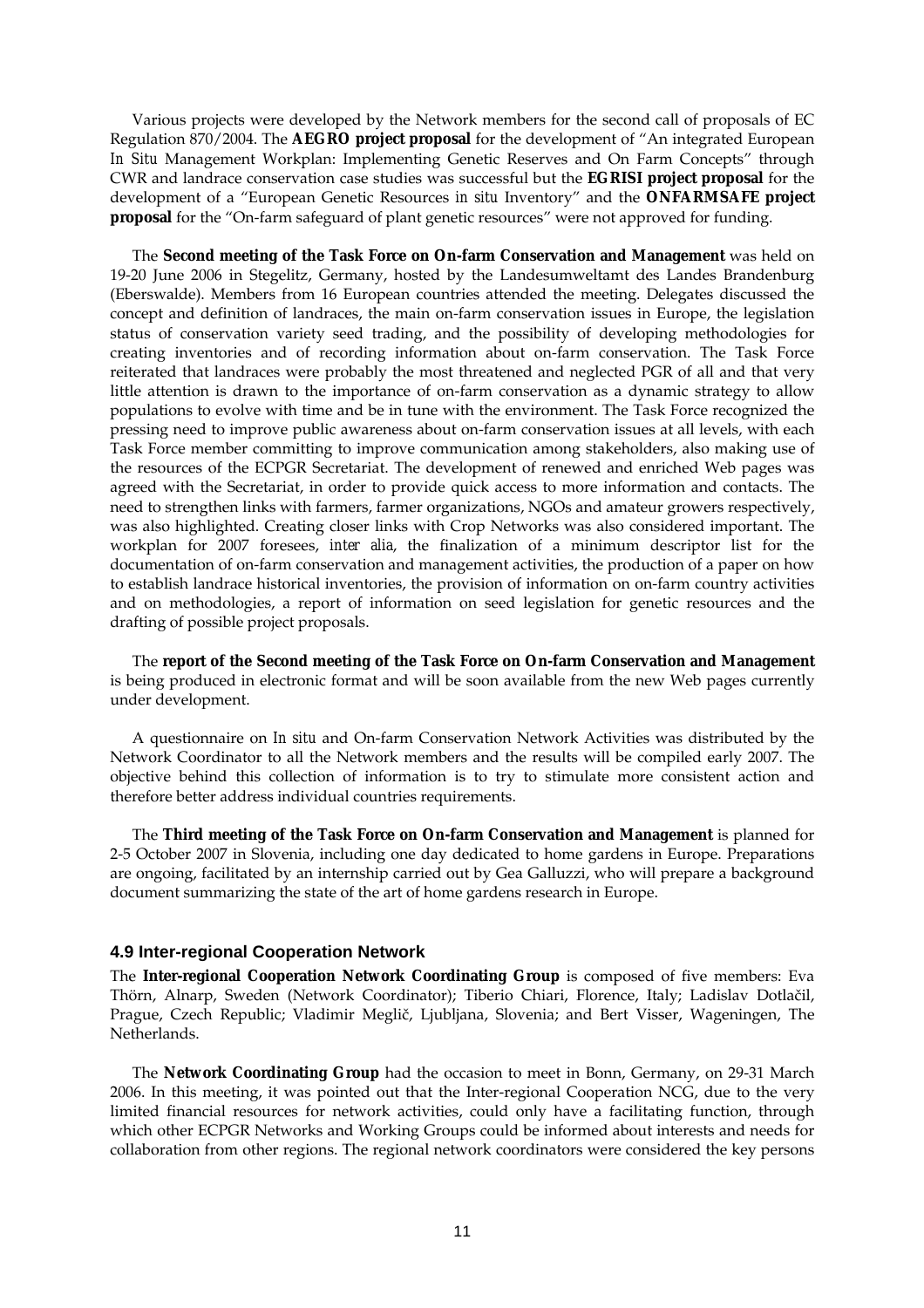in this context and establishing regular information channels was thought to be a first step towards an increased collaboration and stronger partnership.

It was proposed that the available funds could be used in a meeting with regional network coordinators, to be co-organized with Bioversity and that it should include in its agenda the following topics: information on exchange mechanisms, sharing of conservation responsibilities, capacitybuilding strategies and policies. Expected results are specific action plans for the identified areas, distribution of tasks and responsibilities amongst committed partners. The meeting, planned for the end of 2007, will offer the opportunity to discuss the training of trainers in documentation and in genebank techniques and management.

The EU project "Diverseeds" on "Networking on conservation and use of plant genetic resources in Europe and Asia", funded under the Sixth Framework Programme, has established contact with ECPGR, following a visit to Rome of its Coordinator, Markus Schmidt, International Dialogue and Conflict Management (IDC), Austria. Eva Thörn, Inter-regional Network Coordinator, was invited to be a member of the project's External Advisory Board, as well as Valeria Negri, Chair of the On-farm Conservation and Management Task Force. Diverseeds is planning to organize its first European meeting jointly with ECPGR Networks meetings, such as the Third On-farm Task Force meeting and the inter-regional meeting of regional networks coordinators.

The Network provided funds for the participation of Frederick Atieno, from the Bioversity Sub-Saharan Africa office, in the Second European Workshop on "National Plant Genetic Resources Programmes: from research to policy making", held in Luxembourg in November 2006. Frederick presented the case of GRENEWECA (Genetic Resources Network for West and Central Africa).

## **5. THEMATIC CROSS-CUTTING ISSUES**

A workshop entitled **"Genetic resources in the northern parts of Europe: current status and the future in relation to major environmental changes"** was hosted by the Finnish national programme for PGR and was organized as an ECPGR cross-cutting activity in Rovaniemi on 17-19 September 2006, with a contribution from MTT Agrifood Research Finland. The workshop was attended by participants from Canada, Denmark (Greenland), Finland, Iceland, Norway, Russian Federation (by correspondence), Sweden and USA (Alaska).

 The current status of the most northern germplasm collections was reviewed, as well as climate change scenarios for the area and knowledge on genetic diversity and adaptive capacity of the most northern plant populations. The key conclusions from the discussions were, in summary: 1) many of the ecological effects of global warming are closely related, working "cooperatively"; 2) the potential to adapt depends on the availability of genetic variation; 3) the most vulnerable areas to climate change are high-elevation and coastal sites; 4) climate change will bring many challenges regarding the quality or nutritional aspects of germplasm or crops grown; 5) the current collections lack material from the most northern areas and attempts should be made to fill in the geographic and genetic gaps in order to serve plant breeding with material adapted to the northern conditions.

 Workshop participants agreed on a list of activities to be carried out after the meeting as related to the conservation of genetic resource in northern areas. These activities and recommendations can be adapted to any other geographical area as well, as relevant: 1) compile national lists of germplasm originating from above 64°N including germplasm in genebanks and botanic gardens; 2) establish which species are relevant/important including target sites (vulnerable areas; transition zones); 3) identify gaps in collections; 4) fill the gaps by collecting (or acquiring) material and geo-referenced information; 5) document existing and new material (passport data minimum) that is being collected; 6) make the germplasm available for others to use and, if possible, generate some relevant characterization and evaluation data.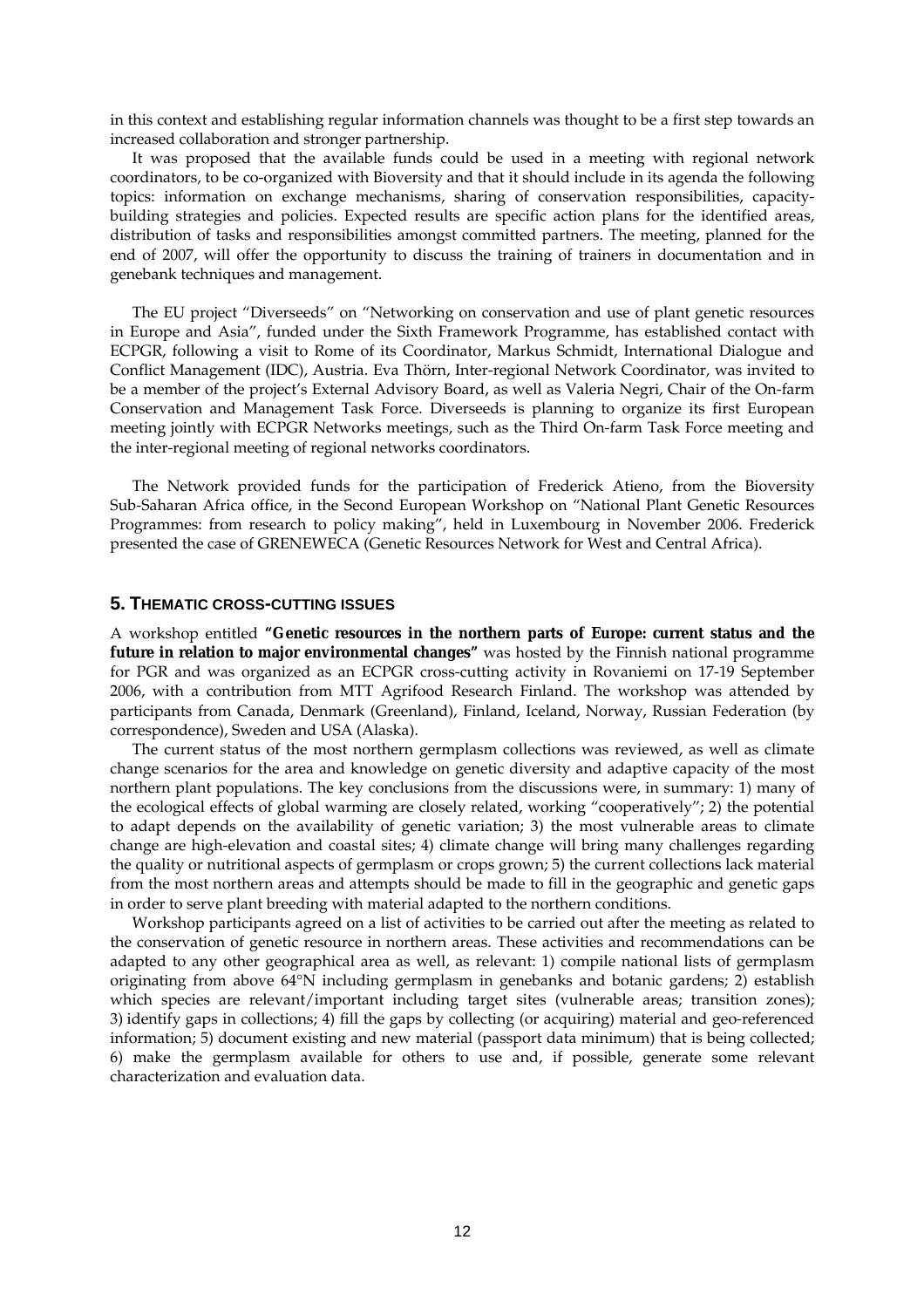At a later stage, other activities may follow:

- 1. Conservation/regeneration development of new protocols, especially as related to reproductive strategies.
- 2. Identification and selection of sites for regeneration.
- 3. Analysis of genetic and phenotypic variation.
- 4. Physiological studies in the field and lab will need to be initiated (e.g. abiotic stresses).

It was recommended to establish a more formalized network or working group, preferably within the frame of ECPGR and in connection with groups from other geographical areas that focus on PGR and climate change. The full workshop report will be published on the ECPGR Web site.

 Following a decision of the Steering Committee in Riga, September 2006, other remaining funds originally allocated to cross-cutting issues were re-directed to fund AEGIS actions, including 2000 euro for the publication of the **AEGIS Strategy Framework Discussion Paper.** 

#### **6. PUBLIC AWARENESS**

Main changes in the ECPGR Web site were implemented according to the decisions made by the Steering Committee and following the branding exercise of Bioversity International.

 A ß-version of the ECPGR brochure for the wider public was printed and distributed to the Steering Committee on the occasion of its Tenth meeting, which made suggestions and recommendations for improvement. The brochure will be finalized in 2007 in collaboration with Pro Specie Rara, Swiss NGO. The objective of this tool is to enhance PGR visibility, encourage the public to request increased availability of PGR and inform the public about the threats of genetic erosion.

## **7. AEGIS INITIATIVE FOR "A EUROPEAN GENEBANK INTEGRATED SYSTEM"**

The AEGIS feasibility study continued in 2006 with a combined meeting of the *Allium* and *Brassica* subgroups (Prague, Czech Republic, 20-21 January 2006).

 Activities devoted to fundraising consisted of the preparation of an expression of interest for a call of proposals under the COST scheme, which was submitted by 30 May 2006. A targeted action project application, including Bioversity as coordinator and 11 other partners was also submitted by 30 June to the second call for proposals under Regulation 870/2004 (AGRI GEN RES). Unfortunately, none of these initiatives were successful.

 Final reports of the outcome of the feasibility study of the four crop subgroups were prepared and provided the basis for the final technical and financial project report and for an update of the draft Strategy Framework Discussion Paper prepared by Bioversity. These documents were submitted to the ECPGR Steering Committee at its meeting in Riga (September 2006) and are available from the ECPGR Web site (http://www.ecpgr.cgiar.org/SteeringCommittee/SC10/SC10\_backdocs.htm).

 The ECPGR Steering Committee recognized the relevance of the reports resulting from the feasibility study and made positive comments about the concept of AEGIS. It was felt that the AEGIS project had made substantial progress since its initiation. It was also agreed that further considerations of the practical aspects of implementation of the AEGIS projects were needed and it was decided to re-allocate part of the funds (ca. 150 000 euro) from the existing ECPGR budget, to be dedicated to appointing a 50% Coordinator for 2 years and other supporting measures (see the Report of the Tenth meeting of the ECPGR Steering Committee).

 In December 2006, Jan Engels was appointed by Bioversity as AEGIS Coordinator as of 1 January 2007. His first initiatives consisted in the establishment of Terms of Reference and composition of a new AEGIS Advisory Committee and a Local (Bioversity) Task Force. The Strategy Framework paper is being finalized by the Bioversity Local Task Force, based on the findings of the four model crop groups, in close consultation with the AEGIS Advisory Committee, and is being prepared for endorsement by the ECPGR Steering Committee and subsequent publication.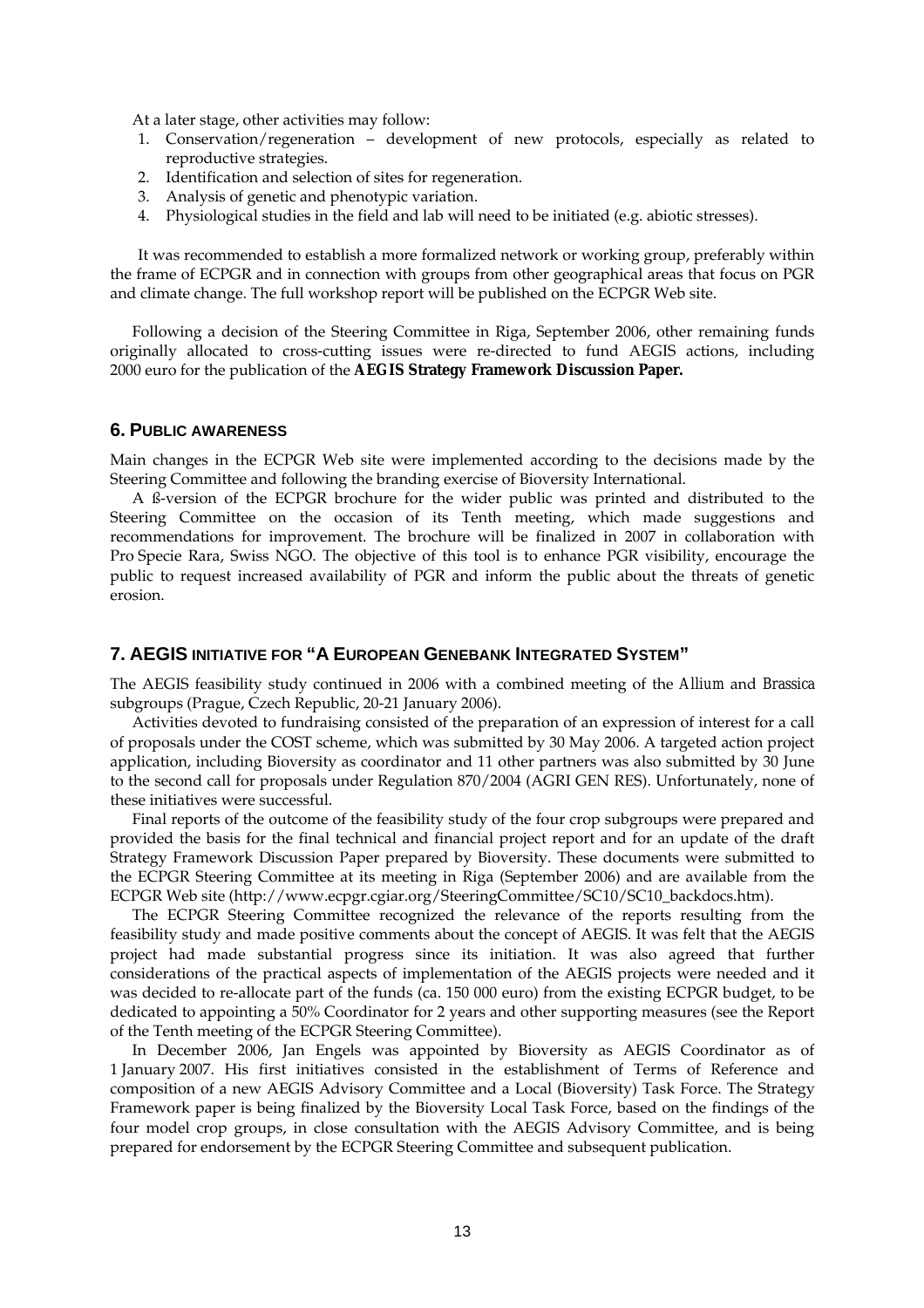The next steps of the AEGIS initiative, undertaken within the framework of ECPGR, will need to be carried out with inputs from the ECPGR Steering Committee members and Bioversity staff. These include the following:

- Development of a Collective Memorandum of Understanding (MoU), containing details on responsibilities that each country agrees to assume for accessions included as part of the European Collection;
- Development of model institutional contracts, containing details on responsibilities that collaborating institutes agree to assume for the conservation/distribution of accessions of a given crop of the European Collection;
- Development of a Quality Management System for long-term conservation of the AEGIS Collection;
- Surveying (potential) capacities and availability amongst European institutes to develop European task-sharing in the context of AEGIS;
- Assessing economic implications of AEGIS implementation (i.e. operational costs prior and after the introduction of AEGIS);
- Work closely with four model crops in implementing European collections;
- Influence and seek funding in order to carry out the implementation process through national commitments, regional commitments (i.e. EU), global opportunities and project proposals.

The **Web pages on AEGIS** will be revised and kept up to date in the course of 2007.

# **8. ECPGR AND THE EU PROGRAMME ON GENETIC RESOURCES IN AGRICULTURE**

The second call for proposals under Council Regulation (EC) No 870/2004 (AGRI GEN RES) was launched in April 2006 with a deadline for submission on 30 June 2006.

 The ECPGR Secretariat was directly involved in the preparation of four proposals submitted for targeted actions:

- 1. AEGIS (Towards A European Genebank Integrated System), coordinated by Bioversity. This project, including 12 partners, was meant to establish legal agreements among European countries for the creation of a coordinated genebank system in Europe, including the definition of European collections and of a shared system to monitor the quality of the collections.
- 2. EPGRIS-2 (Further development of the European Plant Genetic Resources Information Infrastructure). This project, coordinated by the Institute of Grassland and Environmental Research (IGER), Aberystwyth, United Kingdom, was a follow-up of the project that led to the creation of the EURISCO catalogue, with the objective to improve data flow, quantity and quality of data in the European PGR on-line Search catalogue.
- 3. EGRISI (European Genetic Resources *In Situ* Inventory). This project, coordinated by the University of Birmingham, United Kingdom, was prepared within the context of the *In situ* and On-farm Conservation Network and the Documentation and Information Network. The main objective was the creation of a European information system and data flow for the creation of an inventory of *in situ* PGR data, to be integrated with the EURISCO catalogue.
- 4. ONFARMSAFE (On-farm safeguard of plant genetic resources), coordinated by the University of Perugia, Italy, aimed to sustain and promote on-farm conservation of landraces through use, where their current and potential value is greatest in Europe. This project was prepared within the context of the *In situ* and On-farm Conservation Network.

Unfortunately none of the above-mentioned projects were approved for funding. However, among the projects prepared with involvement of the ECPGR Working Groups members, the following were successful: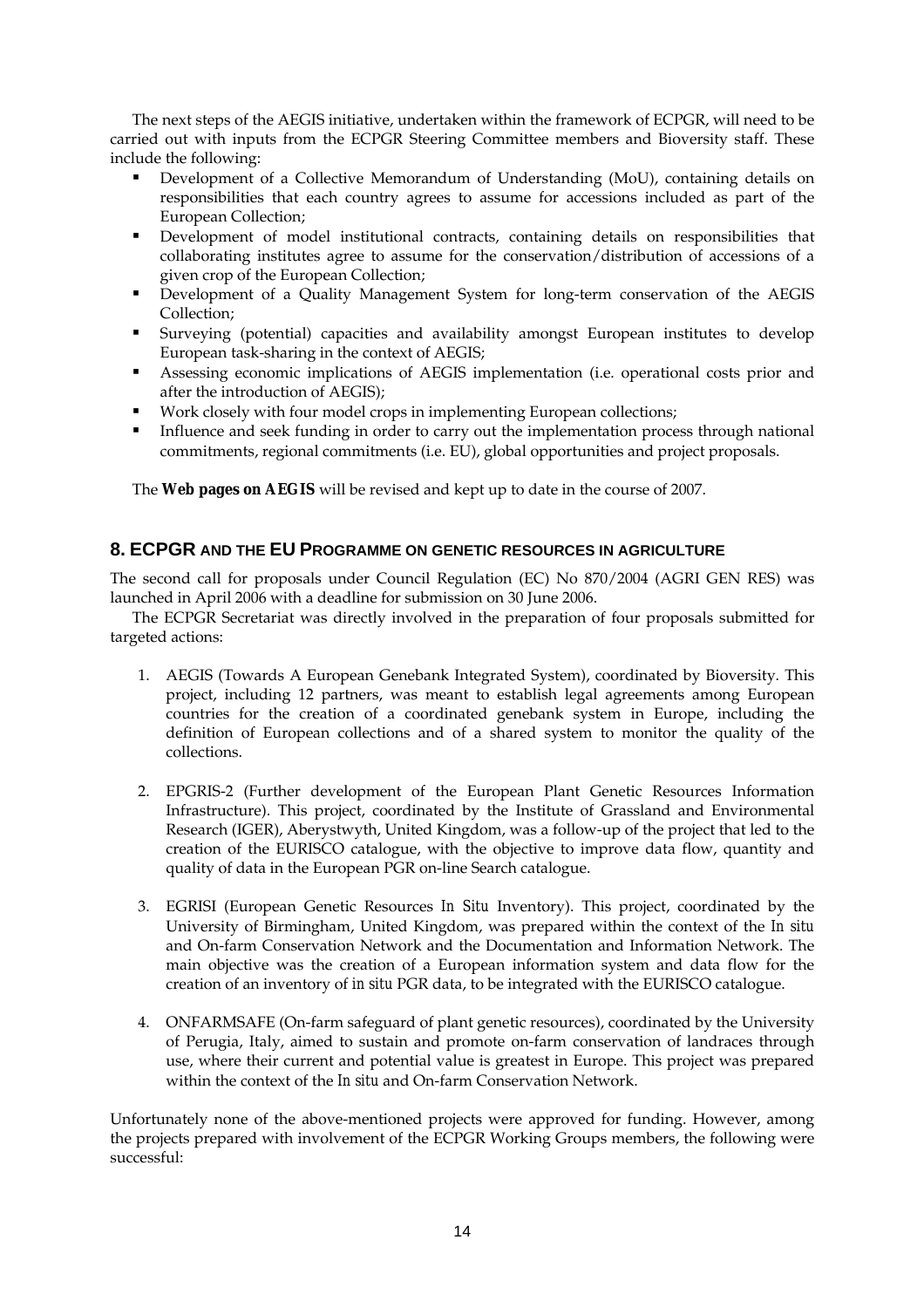- 1. Management and Conservation of Grapevine Genetic Resources, coordinated by Institut National de la Recherche Agronomique (INRA), Paris, France - (First call);
- 2. Leafy vegetables germplasm, stimulating use, coordinated by Stichting Dienst Landbouwkundig Onderzoek, Wageningen, The Netherlands - (First call);
- 3. *Avena* genetic resources for quality in human consumption, coordinated by the Federal Centre for Breeding Research on Cultivated Plants (BAZ), Quedlinburg, Germany – (Second call);
- 4. An integrated European *In Situ* Management workplan: Implementing genetic reserves and On Farm concepts (AEGRO), coordinated by the Federal Centre for Breeding Research on Cultivated Plants (BAZ), Quedlinburg, Germany – (Second call);
- 5. Vegetative *Allium*, Europe's Core Collection, safe and sound, coordinated by the Leibnitz Institute of Plant Genetics and Crop Plant Research (IPK), Gatersleben, Germany – (Second call).

 Additionally, projects on *Medicago* and on cucurbit genetic resources were submitted by the members of the Forages and Cucurbits WGs respectively, but these were not successful.

## **9. LINK WITH OTHER NETWORKS AND INITIATIVES**

The following interactions between ECPGR and other Networks and initiatives took place during 2006:

- ¾ **SEEDNet**. The ECPGR Coordinator attended the fifth meeting of the Sida-funded South East Europe Development Network on Plant Genetic Resources (SEEDNet) Regional Steering Committee (RSC), in representation of the ECPGR Secretariat, which is *ex officio* member of the RSC. The meeting was held in Sarajevo, Bosnia and Herzegovina in September 2006. Closer integration between ECPGR and SEEDNet activities, in order to take advantage of synergies was encouraged. A positive response came from the RSC, with the decision to include in the Terms of Reference of the SEEDNet Working Groups the harmonization of activities with the ECPGR workplans.
- ¾ Collaboration with SEEDNet also involved the participation of the AEGIS Project Manager, B. Lund, in the first meeting of the SEEDNet Working Groups on Fodder and on Vegetables (February 2006, Bosnia and Herzegovina). This was an opportunity to introduce ECPGR and to present the AEGIS project and the AEGIS strategy during the joint meeting of the two Working Groups.
- ¾ **Global Crop Diversity Trust**. Close interaction with the Trust initiative and staff is being maintained and developed, especially in the context of the AEGIS project. The AEGIS approach is considered the European strategy towards a more rational conservation system. The AEGIS experience and process can offer useful elements to inform and influence the Trust approach, such as the definition of a regional quality system and of regional germplasm collections. The AEGIS coordinator was invited to attend the Oats Global Conservation Strategy Meeting in March 2007 (St. Petersburg, Russian Federation). Members of several Working Groups take part actively in the development of global crop conservation strategies coordinated by the Trust.
- ¾ **EC Sixth Framework Programme**. The project **Diverseeds** for "Networking on conservation and use of plant genetic resources in Europe and Asia" started in December 2006. The project, coordinated by International Dialogue and Conflict Management (IDC), Austria, involves countries from Europe and South-East Asia. The project is aimed to open European networks to Asian research colleagues working in centres of origin, to establish a communication platform, and to promote knowledge exchange on genetic resources. ECPGR was invited to host some of the European project meetings within the context of ECPGR regular meetings, in order to facilitate synergies and offer inputs to Diverseeds (see above, section 4.9).
- ¾ **Planta Europa**. ECPGR is considered a lead institution for some of the targets of the European Plant Conservation Strategy (EPCS). The effective role to be played by ECPGR was, however, not well defined and the link with Planta Europa was rather loose. Contact with the Planta Europa coordinator, Meike Kretschmar, was established in 2006 and it was agreed that the ECPGR Secretariat will contribute to the ongoing process of revision of the EPCS and will participate in the Planta Europa Conference in Romania, September 2007, with the aim to explore opportunities for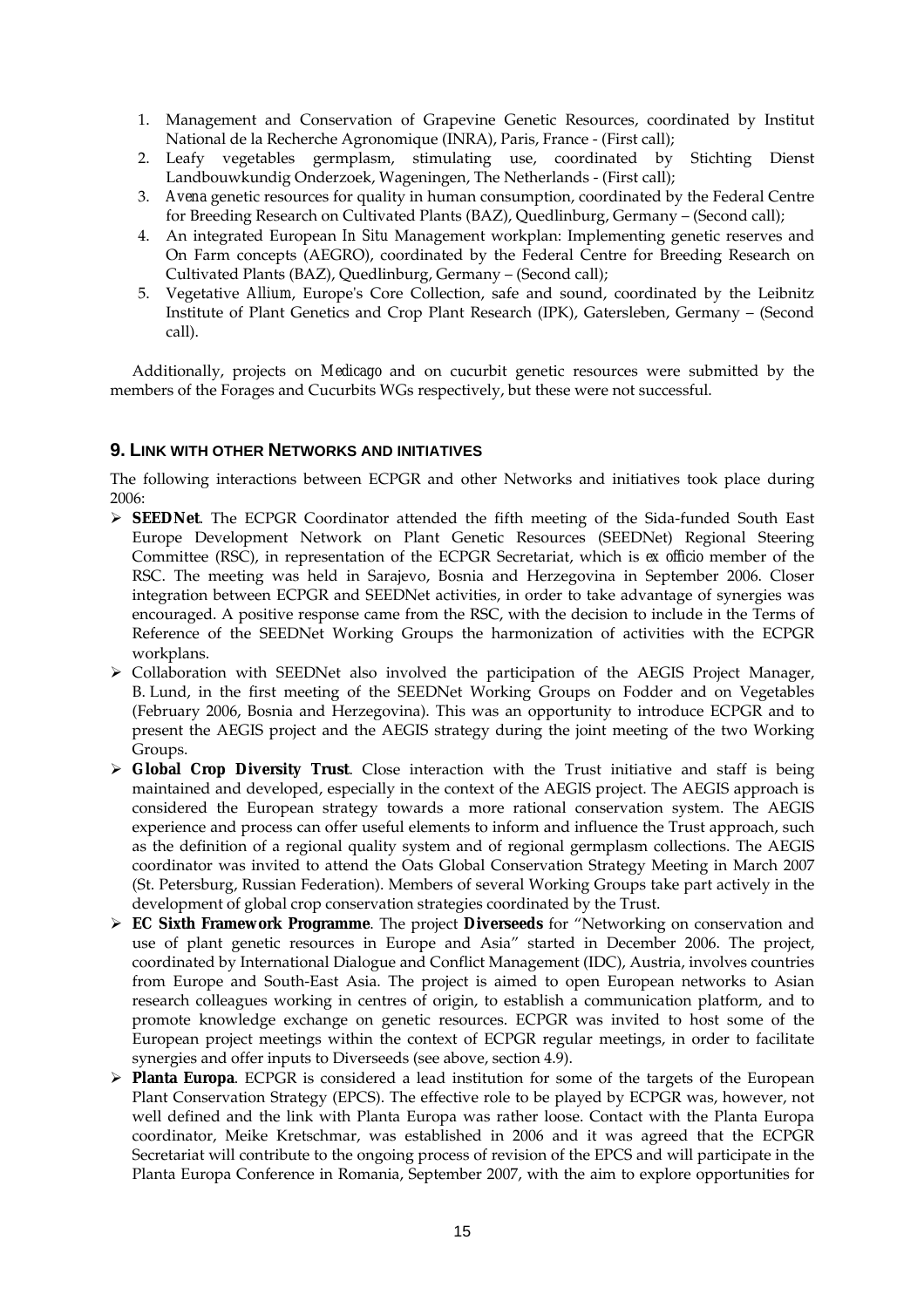mutual benefit by combining efforts and creating synergies towards the conservation of crop wild relatives and their ecosystems.

- ¾ **Botanic Gardens Conservation International (BGCI)**. During 2006 a note of information on BGCI was provided by Suzanne Sharrock, Director of Global Programmes. Areas of possible collaboration between BGCI and ECPGR were identified, specifically the opportunity to link the BGCI Plant Search database and the ECPGR databases. It was also acknowledged that many of the activities of ECPGR contribute to the targets of the Global Strategy for Plant Conservation and that ECPGR could consider joining the partnership.
- ¾ **European Forest Genetic Resources Programme (EUFORGEN)**. This programme is starting the establishment of a European Information System on Forest Genetic Resources (EUFGIS), in line with the experience of EURISCO. The EUFGIS project will start on 1 April 2007 and it is one of the actions supported by the European Commission under the Regulation EC 870/2004 on genetic resources in agriculture.

# **10. PUBLICATIONS**

## **Publications produced in 2006**

The following **ECPGR publications** were produced in 2006 and can be obtained free of charge from the Secretariat. These publications are also available in electronic format through the ECPGR Web site (www.ecpgr.cgiar.org/Publications/Publications.htm).

## • **ECPGR reports**

- ¾ Report of a Working Group on Solanaceae. First Meeting, September 2004, Bari, Italy.
- ¾ Report of a Working Group on *Prunus*. Sixth meeting, June 2003, Budapest, Hungary / Seventh Meeting, December 2005, Larnaca, Cyprus.

## • **Electronic documents**

- ¾ Report of a Working Group on Leafy Vegetables, First meeting, October 2005, Olomouc, Czech Republic (Part I - Revised draft).
- ¾ Report of a Working Group on *Beta* and World *Beta* Network. Third Joint Meeting, March 2006, Puerto de la Cruz, Tenerife, Spain. (Part I – Revised draft).
- ¾ Report of the ECPGR Network Coordinating Groups. First Meeting, March 2006, Bonn, Germany.
- ¾ Report of a Working Group on Potato. Second meeting, July 2002, Hamburg, Germany.
- $\triangleright$  Report of the Tenth ECPGR Steering Committee Meeting, September 2006, Riga, Latvia.
- ¾ Report of a Working Group on *Malus/Pyrus*. Third Meeting, 25-27 October 2006, Tbilisi, Georgia. (Part I – Revised draft);
- ¾ Report of a Working Group on Fibre Crops (Flax and Hemp). First Meeting, 14-16 June 2006, Wageningen, The Netherlands. (Part I – Revised draft).
- Issues 32 and 33 of the **IPGRI Newsletter for Europe** were also published in 2006 with contributions and partial financial support from ECPGR.

## • **Other publications**

- ¾ Daunay, M.C., W. van Dooijeweert and L. Maggioni. 2006. Solanaceae genetic resources in Europe. SOL Newsletter, issue 12.
- $\triangleright$  Maggioni, L. and A. Del Greco. 2006. Il programma cooperativo europeo per la salvaguardia dell'agrobiodiversità. Italus Hortus 13(2):17-21.
- ¾ Suso, M.J., M. Vishnyakova, A. Ramos, M. Ambrose, G. Duc and L. Maggioni. 2006. Conservation, management and regeneration of grain legumes genetic resources. Grain Legumes 45:6.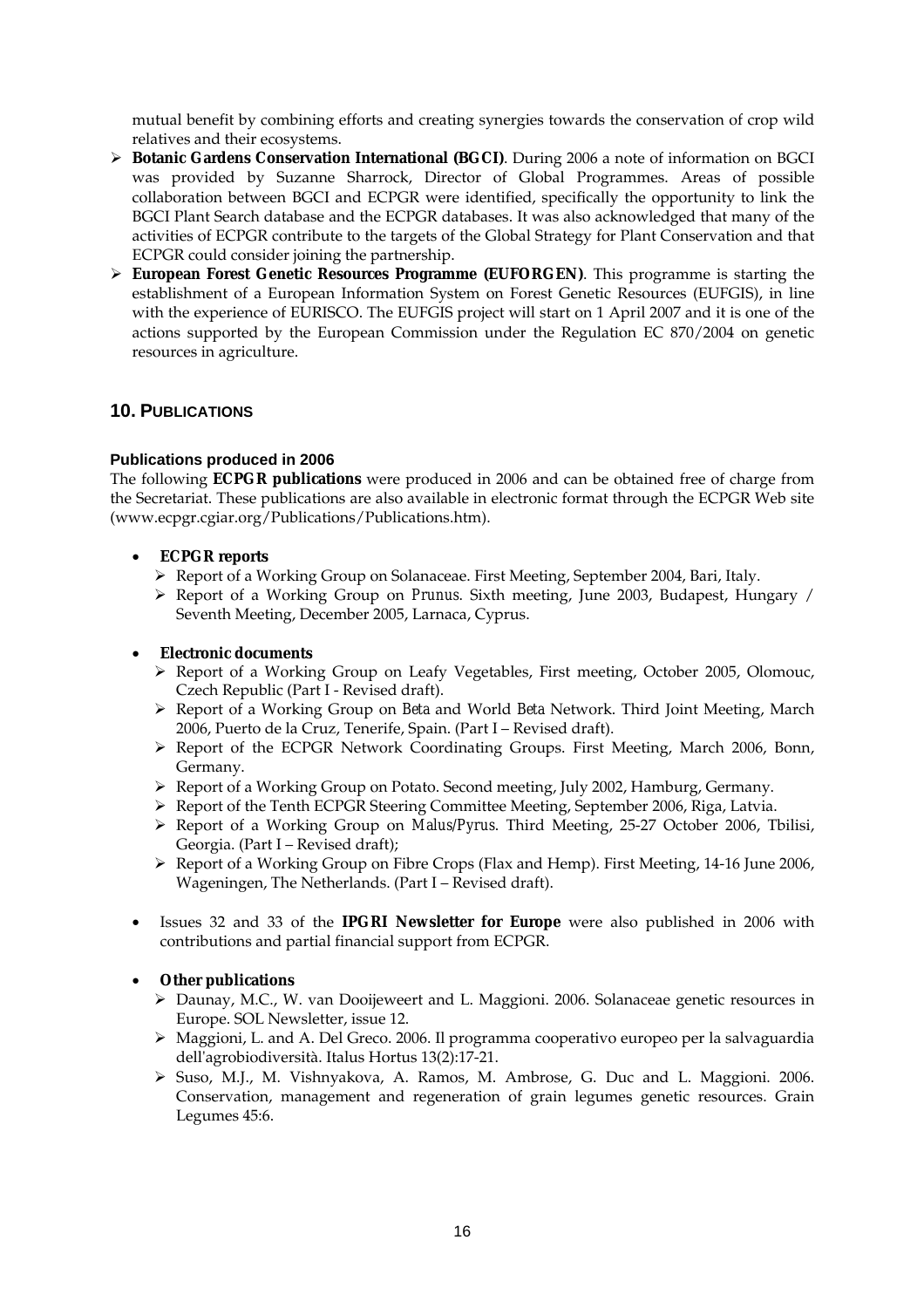## **Publications in preparation in 2007**

## • **Printed publications**

- ¾ Report of a Working Group on *Vitis*. First Meeting, 12-14 June 2003, Palič, Serbia and Montenegro;
- ¾ Report of a Working Group on Medicinal and Aromatic Plants. Second Meeting, 16-18 December 2004, Strumica, Macedonia FYR;
- ¾ Report of a Working Group on Cucurbits. First Meeting, 1-2 September 2005, Plovdiv, Bulgaria ;
- ¾ Report of a Working Group on Leafy Vegetables. First Meeting, 13-14 October 2005, Olomouc, Czech Republic.

# • **Electronic documents (Web publishing)**

- ¾ Report of a Task Force on On-farm Conservation and Management. Second Meeting, 19- 20 June 2006, Stegelitz, Germany;
- $\triangleright$  Genetic resources in the northern parts of Europe: current status and the future in relation to major environmental changes. Report of a Workshop, 18-19 September 2006, Rovaniemi, Finland;
- ¾ Report of a Triticale and Rye *Ad hoc* Meeting, 27 September 2006, Nyon, Switzerland;
- ¾ Report of a Vegetables Network. Second Meeting, 26-28 June 2007, Olomouc, Czech Republic;
- $\triangleright$  Report of a Working Group on Medicinal and Aromatic Plants. Third Meeting, 26-28 June 2007, Olomouc, Czech Republic.

# **11. FORTHCOMING ECPGR MEETINGS**

## **Meetings planned for 2007**

- ¾ ECPGR Documentation and Information Network *Ad hoc* planning meeting for the continuation of the coordinated activities on the European PGR Information Infrastructure (EPGRIS), 2-3 April 2007, Maccarese, Rome, Italy.
- ¾ Third meeting of the Medicinal and Aromatic Plants Working Group, 26-28 June 2007, Olomouc, Czech Republic.
- ¾ Second meeting of the Vegetables Network. 26-28 June 2007, Olomouc, Czech Republic.
- $\triangleright$  Third meeting of the On-farm Conservation and Management Task Force and Home gardens Workshop, 2-5 October 2007, Slovenia.
- ¾ Ninth meeting of the Forages Working Group, 23-25 October 2007, Piešťany, Slovakia.
- $\triangleright$  Fourth meeting of the Grain Legumes Working Group, 9-10 November 2007, Lisbon, Portugal.
- ¾ *Ad hoc* meeting of the four Fruit Database Managers (*Malus*, *Prunus, Pyrus* and *Vitis*) (to be confirmed).
- ¾ *Ad hoc* meeting on synonymy of *Prunus*, *Malus* / *Pyrus* and *Vitis* cultivars, Gembloux, Belgium, (to be confirmed).
- ¾ Inter-regional Cooperation Network *ad hoc* meeting among Regional Network Coordinators (to be confirmed).
- $\triangleright$  Second meeting of the Inter-regional Cooperation Network Coordinating Group (to be confirmed).